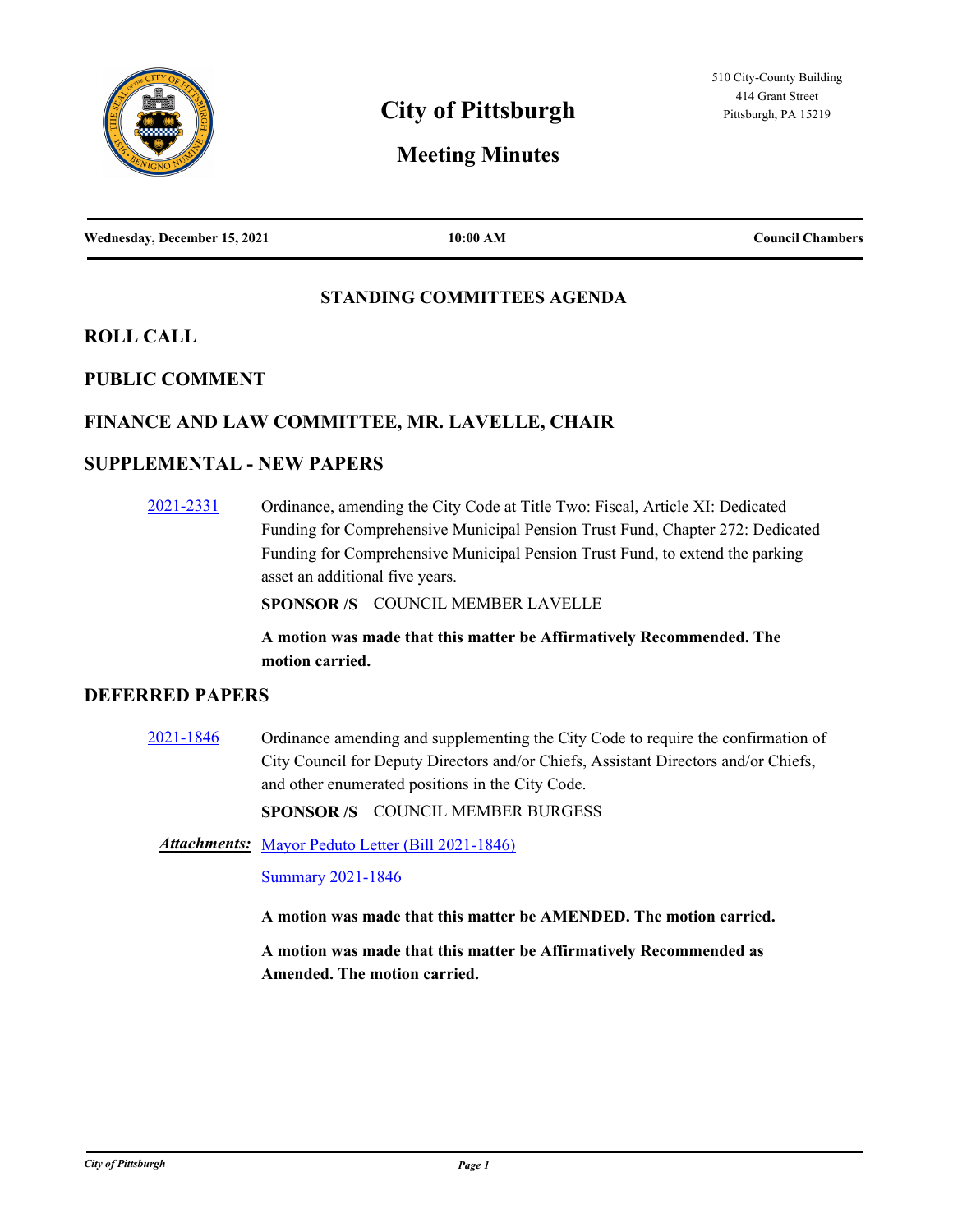[2021-2147](http://pittsburgh.legistar.com/gateway.aspx?m=l&id=/matter.aspx?key=27040) Ordinance supplementing the Pittsburgh Code, Title One: Administrative, Article III: Organization by adding a new Chapter 141: Offices Generally to establish the Office of Immigrant and Refugee Affairs.

[2021-2147 Cover Letter-OIRA Mayor Letter](http://pittsburgh.legistar.com/gateway.aspx?M=F&ID=25888c74-bcc4-442a-b257-315209996545.docx) *Attachments:*

[Summary 2021-2147](http://pittsburgh.legistar.com/gateway.aspx?M=F&ID=36b84069-458f-4419-a0ec-a183bcc13b42.docx)

**A motion was made that this matter be Affirmatively Recommended. The motion carried.**

[2021-2152](http://pittsburgh.legistar.com/gateway.aspx?m=l&id=/matter.aspx?key=27045) Resolution making appropriations to pay the expenses of conducting the public business of the City of Pittsburgh and for meeting the debt charges thereof for the Fiscal Year, beginning January 1, 2022. *(Public Hearing held 12/13/21)*

**SPONSOR /S** COUNCIL MEMBER LAVELLE

Attachments: [Summary 2021-2152 -2022 budget appropriations](http://pittsburgh.legistar.com/gateway.aspx?M=F&ID=91f622b6-c393-4a5f-ae82-7fadbc0a542d.docx)

[2021-2152 November proposed 2022 Operating Budget](http://pittsburgh.legistar.com/gateway.aspx?M=F&ID=2e0b515e-2a85-486f-8256-0a50a91e2b10.pdf)

[2021-2152 2022 Operating Budget FINAL](http://pittsburgh.legistar.com/gateway.aspx?M=F&ID=7cd9fb19-1b14-49be-821c-19a20f05e0fb.pdf)

**A motion was made that this matter be AMENDED. The motion carried.**

**A motion was made that this matter be Affirmatively Recommended as Amended. The motion carried.**

[2021-2153](http://pittsburgh.legistar.com/gateway.aspx?m=l&id=/matter.aspx?key=27046) Resolution fixing the number of officers and employees of the City of Pittsburgh for the 2022 fiscal year, and the rate of compensation thereof, and setting maximum levels for designated positions. *(Public Hearing held 12/13/21)*

**SPONSOR /S** COUNCIL MEMBER LAVELLE

Attachments: Summary 2021-2153-2022 budget positions [2021-2153 November proposed 2022 Operating Budget \(1\)](http://pittsburgh.legistar.com/gateway.aspx?M=F&ID=697f332a-041b-4888-b2fc-fe71c6e4b64b.pdf) [2021-2153 2022 positions \\_ salaries FINAL](http://pittsburgh.legistar.com/gateway.aspx?M=F&ID=c58c5628-3252-4eb6-84b0-c1ebb266e5f4.pdf)

**A motion was made that this matter be AMENDED. The motion carried.**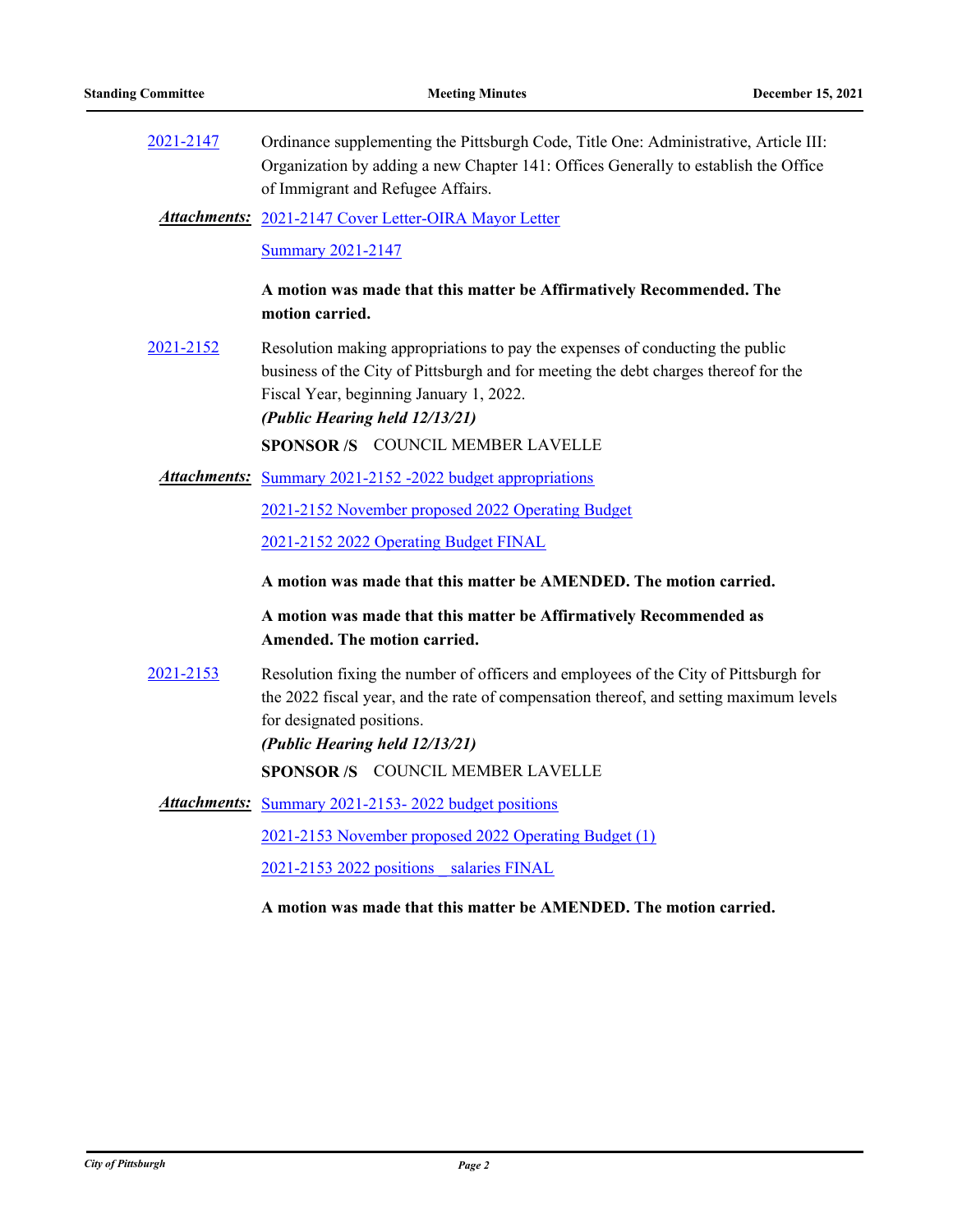| 2021-2153 | Resolution fixing the number of officers and employees of the City of Pittsburgh for<br>the 2022 fiscal year, and the rate of compensation thereof, and setting maximum levels<br>for designated positions.<br>(Public Hearing held 12/13/21) |
|-----------|-----------------------------------------------------------------------------------------------------------------------------------------------------------------------------------------------------------------------------------------------|
|           | SPONSOR /S COUNCIL MEMBER LAVELLE                                                                                                                                                                                                             |
|           | <b>Attachments:</b> Summary 2021-2153-2022 budget positions                                                                                                                                                                                   |
|           | 2021-2153 November proposed 2022 Operating Budget (1)                                                                                                                                                                                         |
|           | 2021-2153 2022 positions salaries FINAL                                                                                                                                                                                                       |
|           | A motion was made that this matter be Affirmatively Recommended as<br>Amended. The motion carried.                                                                                                                                            |
| 2021-2154 | Resolution adopting and approving the 2022 Capital Budget and the 2022<br>Community Development Block Grant Program, and the 2022 through 2027 Capital<br><b>Improvement Program</b><br>(Public Hearing held 12/13/21)                        |
|           | <b>SPONSOR/S COUNCIL MEMBER LAVELLE</b>                                                                                                                                                                                                       |
|           | Attachments: Summary 2021-2154 -2022 budget capital & CDBG                                                                                                                                                                                    |
|           | 2021-2154 November proposed 2022 Capital Budget                                                                                                                                                                                               |
|           | 2021-2154 2022 Capital Budget FINAL                                                                                                                                                                                                           |
|           | A motion was made that this matter be Affirmatively Recommended. The                                                                                                                                                                          |
|           | motion carried.                                                                                                                                                                                                                               |
| 2021-2155 | Resolution authorizing appropriations and salaries of the Stop the Violence Fund for<br>the 2022 Fiscal Year, beginning January 1, 2022.                                                                                                      |
|           | SPONSOR /S COUNCIL MEMBER LAVELLE                                                                                                                                                                                                             |
|           | <b>Attachments:</b> Summary 2021-2155-2022 Stop the Violence TF                                                                                                                                                                               |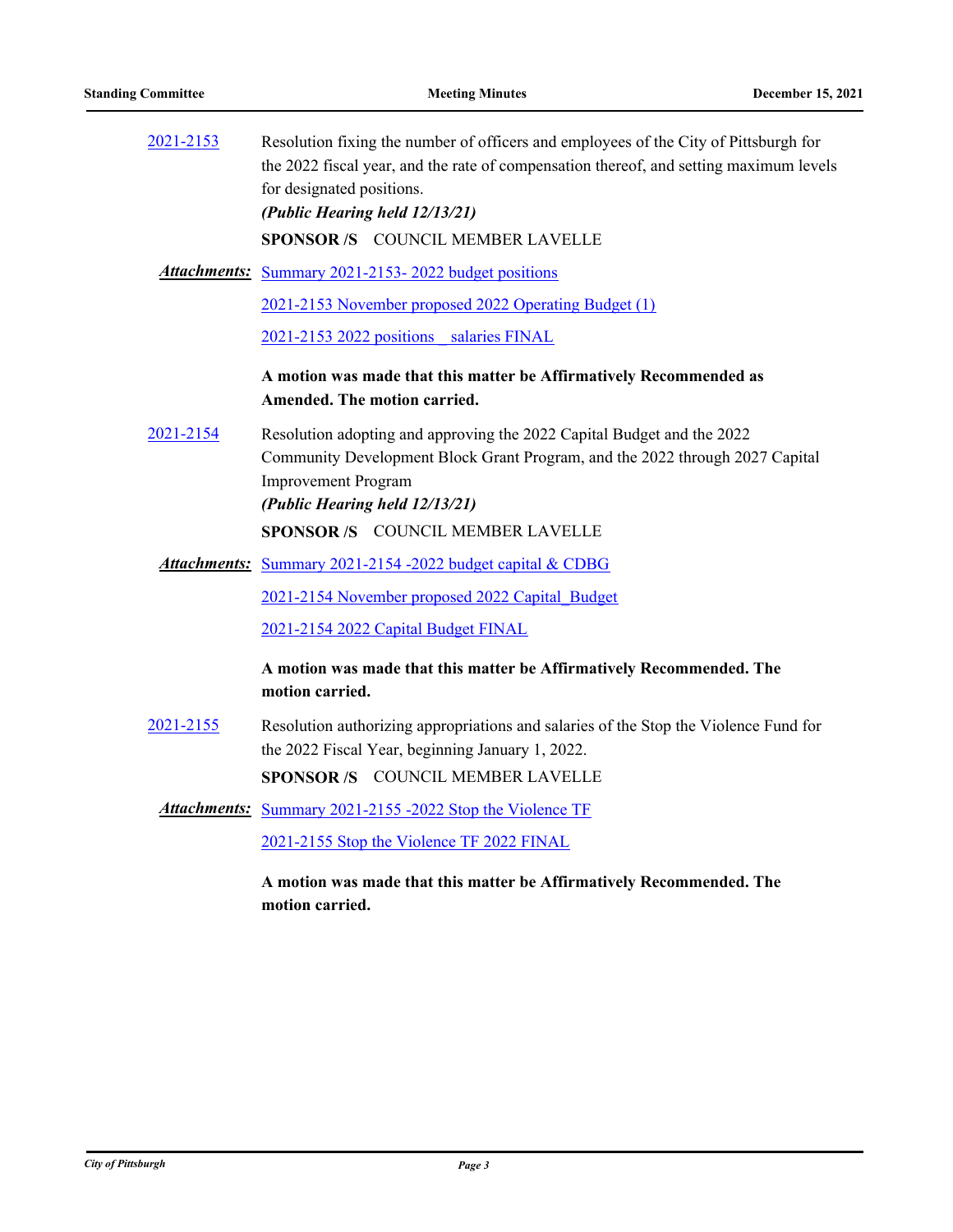| 2021-2168 | Resolution authorizing the fee schedule for 2022 pursuant to Chapter 170 of the City                                                                                 |
|-----------|----------------------------------------------------------------------------------------------------------------------------------------------------------------------|
|           | Code.                                                                                                                                                                |
|           | (Public Hearing held 12/13/21)                                                                                                                                       |
|           | Attachments: 2021-2168 - Letter Fee Book 2022                                                                                                                        |
|           | 2021-2168 -2022 FEE SCHEDULE - CITY PLANNING                                                                                                                         |
|           | 2021-2168 -2022 FEE SCHEDULE - DOMI VERSION 2                                                                                                                        |
|           | 2021-2168 -2022 FEE SCHEDULE - DOMI                                                                                                                                  |
|           | 2021-2168 -2022 FEE SCHEDULE - DPW                                                                                                                                   |
|           | 2021-2168 -2022 FEE SCHEDULE - EMS                                                                                                                                   |
|           | 2021-2168 -2022 FEE SCHEDULE - FIRE                                                                                                                                  |
|           | 2021-2168 -2022 FEE SCHEDULE - OTHER                                                                                                                                 |
|           | 2021-2168 -2022 FEE SCHEDULE - PARKS                                                                                                                                 |
|           | 2021-2168 -2022 FEE SCHEDULE - PLI VERSION 3                                                                                                                         |
|           | 2021-2168 -2022 FEE SCHEDULE - PLI VERSION 2                                                                                                                         |
|           | 2021-2168 -2022 FEE SCHEDULE - PLI                                                                                                                                   |
|           | 2021-2168 -2022 FEE SCHEDULE - POLICE                                                                                                                                |
|           | 2021-2168-2022 FEE SCHEDULE - SPECIAL EVENTS                                                                                                                         |
|           | <b>Summary 2021-2168</b>                                                                                                                                             |
|           | A motion was made that this matter be AMENDED. The motion carried.                                                                                                   |
|           | A motion was made that this matter be Affirmatively Recommended as<br>Amended. The motion carried.                                                                   |
| 2021-2169 | Ordinance amending the Pittsburgh Code at Title Two: Fiscal, Article IX: Property<br>Taxes, Chapter 263: Real Property Tax and Exemption, by fixing the rate of real |

*(Public Hearing held 12/13/21)*

estate taxation for 2022.

*Attachments:* [Summary 2021-2169](http://pittsburgh.legistar.com/gateway.aspx?M=F&ID=60544df4-74e5-4745-b90a-c3fb55fb50b0.docx)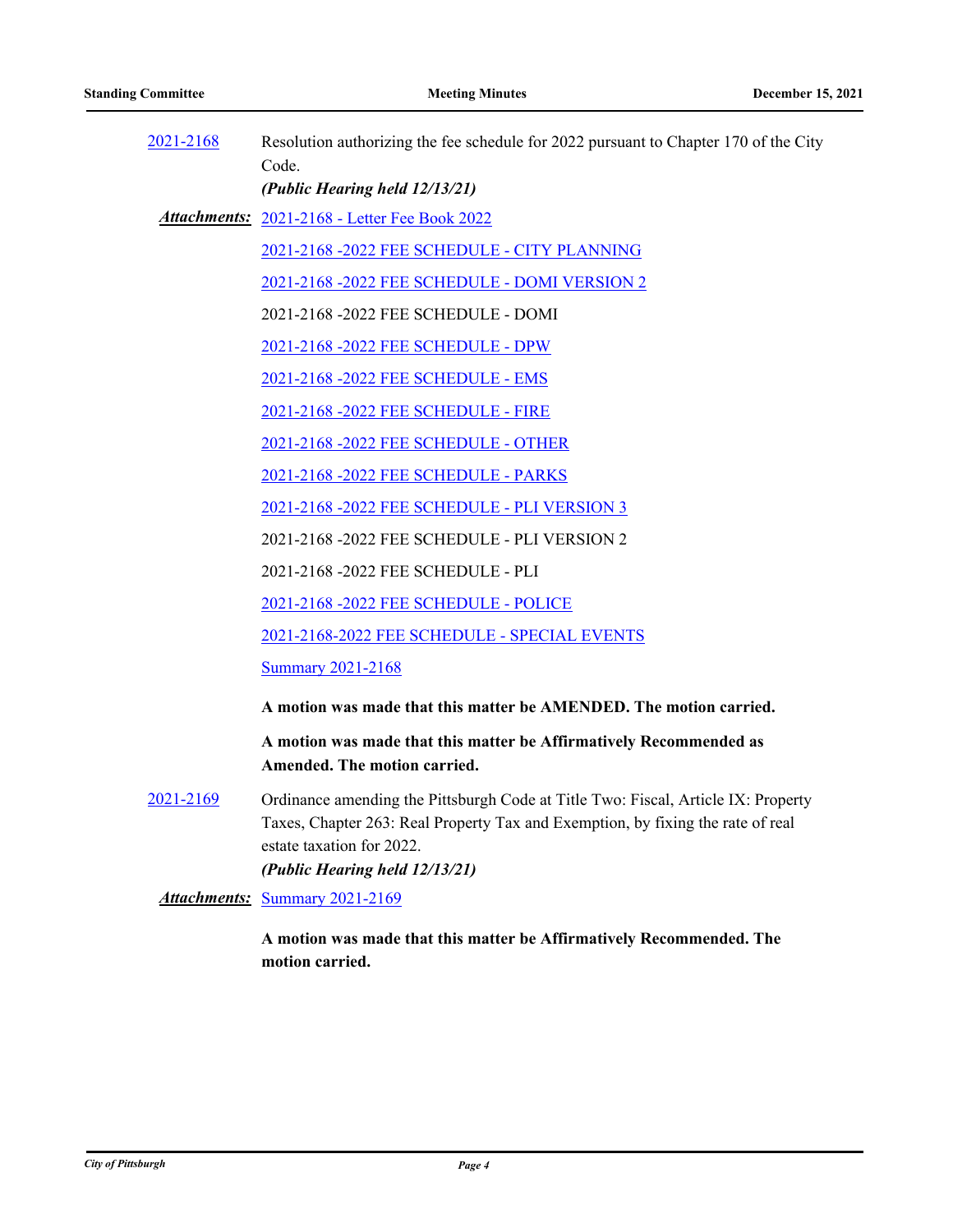| 2021-2170 | Ordinance amending the Pittsburgh Code at Title Two: Fiscal, Article IX: Property  |
|-----------|------------------------------------------------------------------------------------|
|           | Taxes, Chapter 263: Real Property Tax and Exemptions, Section 263.02: Payment      |
|           | Options, Discount and Delinquency Penalty, so as to set the payment, discount, and |
|           | delinquent dates for the 2022 fiscal year.                                         |
|           | (Public Hearing held 12/13/21)                                                     |
|           | <b>Attachments:</b> 2021-2170 - Letter 263 Real Estate Due Dates 2022              |

[2021-2170 - Letter 263 Real Estate Tax Rate 2022](http://pittsburgh.legistar.com/gateway.aspx?M=F&ID=93d18c63-78cc-40b3-ad18-d29de0d0390b.docx)

[Summary 2021-2170](http://pittsburgh.legistar.com/gateway.aspx?M=F&ID=3e82e050-4f01-431f-94e0-a0ca72d9ab8b.docx)

## **A motion was made that this matter be Affirmatively Recommended. The motion carried.**

[2021-2171](http://pittsburgh.legistar.com/gateway.aspx?m=l&id=/matter.aspx?key=27064) Ordinance amending the Pittsburgh Code at Title Two: Fiscal, Article VII: Business Related Taxes, Chapter 246: Home Rule Tax, Section 246.03: Declaration and Payment of Tax, at subsection (d) so as to fix the rate of interest on delinquent Home Rule Tax for the year 2022. *(Public Hearing held 12/13/21)*

# [2021-2171 - Letter 246 Home Rule 2022](http://pittsburgh.legistar.com/gateway.aspx?M=F&ID=f17c487f-5427-40a1-a4e4-be9654cfc8d3.docx) *Attachments:*

[Summary 2021-2171](http://pittsburgh.legistar.com/gateway.aspx?M=F&ID=604aaecf-885a-4e4a-a188-0cda286242d9.docx)

## **A motion was made that this matter be Affirmatively Recommended. The motion carried.**

- [2021-2172](http://pittsburgh.legistar.com/gateway.aspx?m=l&id=/matter.aspx?key=27065) Ordinance amending the Pittsburgh Code at Title Two: Fiscal, Article VII: Business Related Taxes, Chapter 245: Earned Income Tax, Section 245.03: Declaration and Payment of Tax, at subsection (d) so as to fix the rate of interest on delinquent Earned Income Tax for the year 2022. *(Public Hearing held 12/13/21)*
	- [2021-2172 Letter 245 Earned Income 2022](http://pittsburgh.legistar.com/gateway.aspx?M=F&ID=134a28d6-005f-4dd6-856a-8522a3b014bd.docx) *Attachments:*

[Summary 2021-2172](http://pittsburgh.legistar.com/gateway.aspx?M=F&ID=8e889bf4-4c5a-47b4-baac-4a6e7928d558.docx)

**A motion was made that this matter be Affirmatively Recommended. The motion carried.**

## **NEW PAPERS**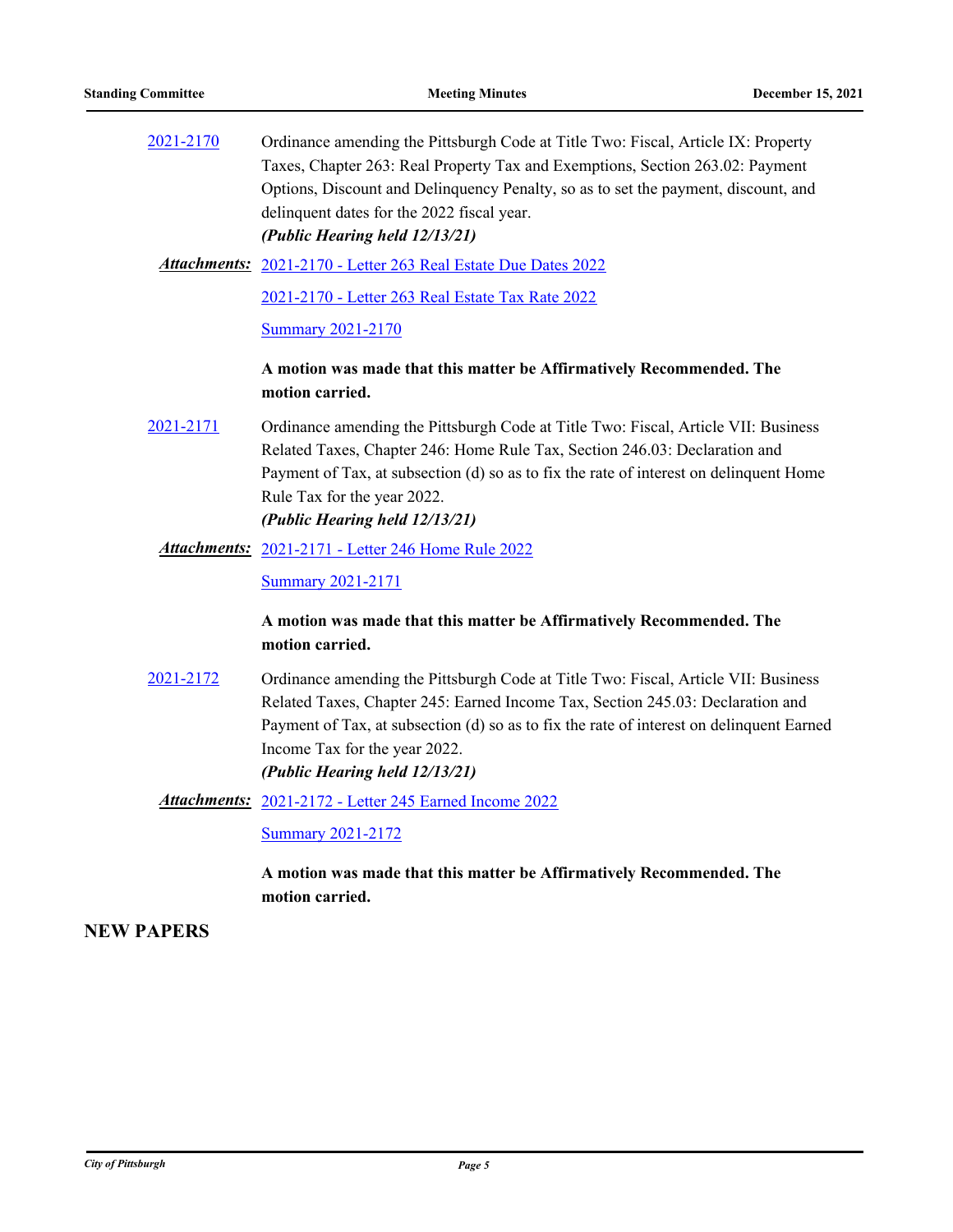[2021-2268](http://pittsburgh.legistar.com/gateway.aspx?m=l&id=/matter.aspx?key=27170) Ordinance amending City Code Section 177A to include certain definitions as they pertain to the scope of review of the Equal Opportunity Review Commission (EORC).

Attachments: [2021-2268 Cover Letter City Code 177A Amendments-converted](http://pittsburgh.legistar.com/gateway.aspx?M=F&ID=996a4eee-451f-4e1e-8253-c14d65ca1a68.pdf)

[Summary 2021-2268](http://pittsburgh.legistar.com/gateway.aspx?M=F&ID=695a69fc-0edf-479f-a112-95f7a88f4ae4.docx)

## **A motion was made that this matter be Affirmatively Recommended. The motion carried.**

[2021-2269](http://pittsburgh.legistar.com/gateway.aspx?m=l&id=/matter.aspx?key=27171) Resolution amending Resolution No. 601 of 2020, which authorized the Mayor and the Chief Equity Officer to enter into an agreement or agreements with the American Association of University Women (AAUW) in order to conduct a Work Smart training program as part of a pay equity initiative designed to reduce the gender pay gap in Pittsburgh and further providing for the expenditures under the terms of said agreements at a cost not to exceed THIRTY NINE THOUSAND NINE HUNDRED FIFTY NINE DOLLARS (\$39,959)

## *Attachments:* [Summary 2021-2269](http://pittsburgh.legistar.com/gateway.aspx?M=F&ID=4ee9b455-6e56-413f-8eb9-d2201fc6a06a.docx)

## **A motion was made that this matter be Affirmatively Recommended. The motion carried.**

- [2021-2270](http://pittsburgh.legistar.com/gateway.aspx?m=l&id=/matter.aspx?key=27172) Resolution authorizing the issuance of a warrant in favor of Brian Duggan, 741 Colonial Avenue, Monaca, PA 15061, in the amount of Three Thousand Three Hundred Forty Five Dollars and Thirty Four Cents (\$3,345.34) in settlement of a claim for damage to a stopped vehicle from a city EMS vehicle on April 24, 2020.
	- Attachments: 2021-2270 Cover Letter Brian Duggan (Claim No. 20C-0224) -Council Letter [Summary 2021-2271](http://pittsburgh.legistar.com/gateway.aspx?M=F&ID=ed73be42-8908-4c4e-8668-c1bb420e078a.docx)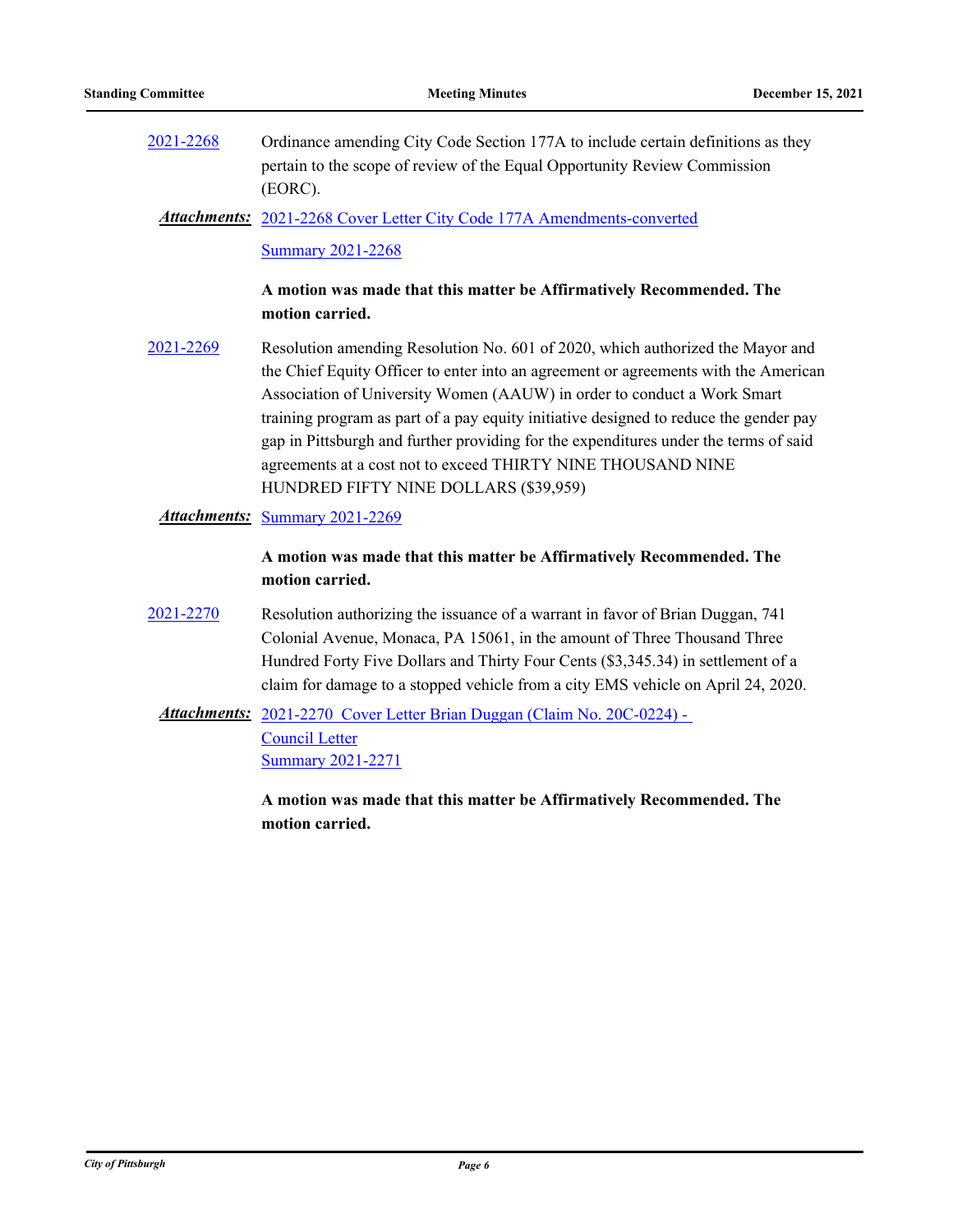[2021-2271](http://pittsburgh.legistar.com/gateway.aspx?m=l&id=/matter.aspx?key=27173) Resolution authorizing the issuance of two (2) warrants in favor of Plavchak Construction Company, Inc. totaling Thirty Thousand Three Hundred Forty-Nine Dollars and Ninety-Eight Cents (\$30,349.98), which shall be allocated as follows: Twenty-Five Thousand Dollars and Zero Cents (\$25,000.00) payable from the Department of Parks and Recreation, and Five Thousand Three Hundred Forty-Nine Dollars and Ninety-Eight Cents (\$5,349.98) payable from the Department of Law; in final settlement related to litigation at GD 17-010527 in the Court of Common Pleas of Allegheny County, Pennsylvania. *(Executive Session held 12/17/21)*

Attachments: [2021-2271 Cover Letter Plavchak Council letter \(Schenley\)](http://pittsburgh.legistar.com/gateway.aspx?M=F&ID=e8fb1457-3c9d-4515-babe-e7d001092a53.docx)

[Summary 2021-2271](http://pittsburgh.legistar.com/gateway.aspx?M=F&ID=97e07721-fc2e-4bc2-89a7-0bf296d84b79.docx)

## **A motion was made that this matter be Held for Executive Session. The motion carried.**

[2021-2272](http://pittsburgh.legistar.com/gateway.aspx?m=l&id=/matter.aspx?key=27174) Resolution authorizing the issuance of two (2) warrants in favor of Plavchak Construction Company, Inc. totaling Fifty Six Thousand Three Hundred Ninety One Dollars and 1/100 Cents (\$56,391.01), which shall be allocated as follows: Forty Five Thousand One Hundred Thirteen Dollars and 09/100 Cents (\$45,113.09) payable from the Department of Public Works, and Eleven Thousand Two Hundred Seventy Seven Dollars and 92/100 Cents (\$11,277.92) payable from the Department of Law; in final settlement related to litigation at GD 17-010250 in the Court of Common Pleas of Allegheny County, Pennsylvania. *(Executive Session held 12/17/21)*

Attachments: [2021-2272 Cover Letter Plavchak Council letter \(Riverview\)](http://pittsburgh.legistar.com/gateway.aspx?M=F&ID=a75700d4-eca9-4f05-90c7-9c7c9d4226de.docx)

[Summary 2021-2272](http://pittsburgh.legistar.com/gateway.aspx?M=F&ID=f3d2cfe2-e145-4c9a-a8b0-644c4f0b05ab.docx)

**A motion was made that this matter be Held for Executive Session. The motion carried.**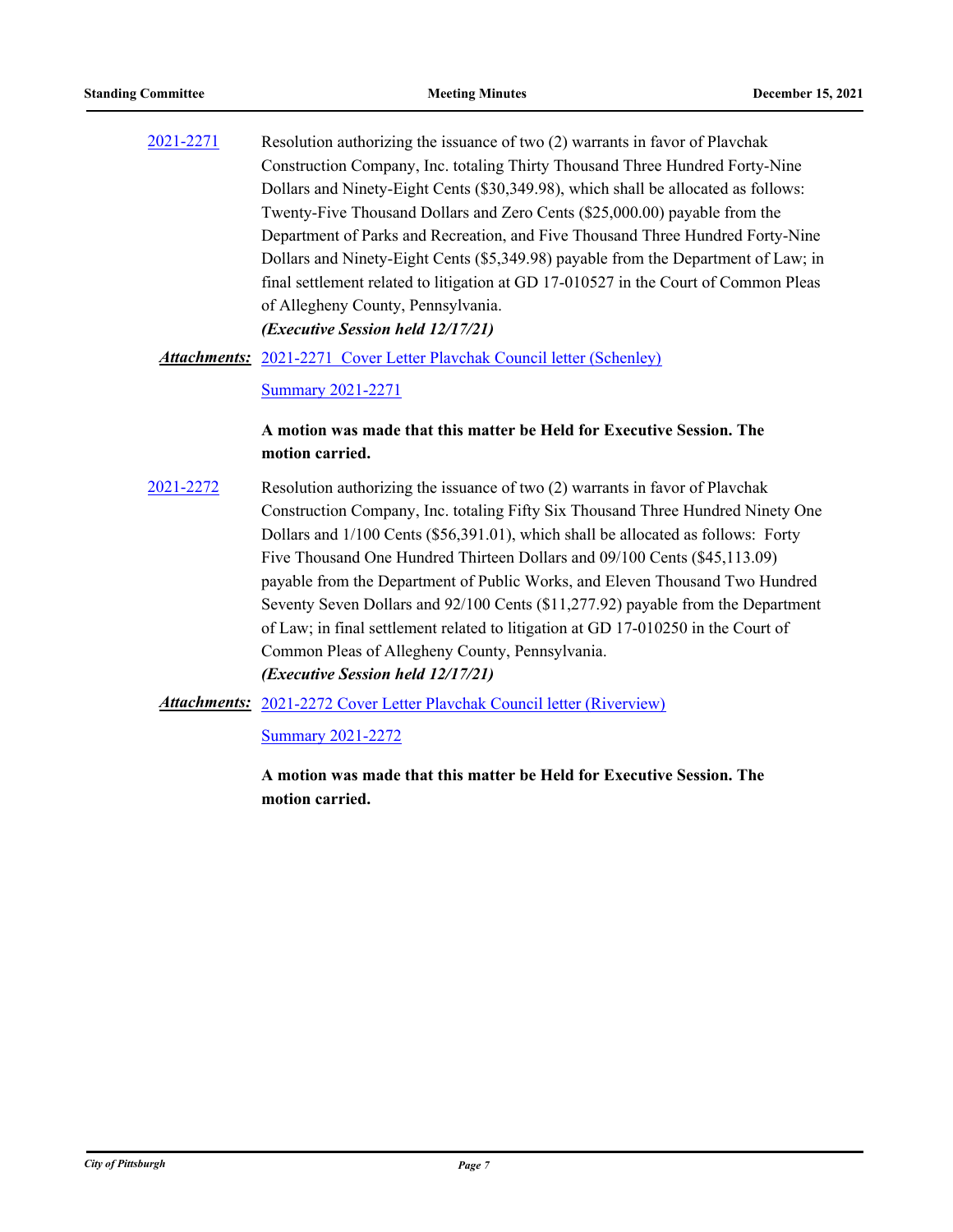[2021-2273](http://pittsburgh.legistar.com/gateway.aspx?m=l&id=/matter.aspx?key=27175) Resolution authorizing the issuance of two (2) warrants in favor of Plavchak Construction Company, Inc. totaling Thirty Thousand One Hundred Thirty-six Dollars and 76/100 Cents (\$30,136.76), which shall be allocated as follows: Five Thousand Three Hundred Seventy Dollars and 75/100 Cents (\$5,370.75) payable from the Department of Public Works, and Twenty Four Thousand Seven Hundred Seventy Six Dollars and 01/100 Cents (\$24,766.01) payable from the Department of Law; in final settlement related to litigation at GD 21-000871 in the Court of Common Pleas of Allegheny County, Pennsylvania. *(Executive Session held 12/17/21)*

Attachments: [2021-2273 Cover Letter Plavchak Council letter \(Magee\)](http://pittsburgh.legistar.com/gateway.aspx?M=F&ID=8fdcde13-8368-4fef-9be3-fe72ef1cbcc9.docx)

[Summary 2021-2273](http://pittsburgh.legistar.com/gateway.aspx?M=F&ID=ed893a9a-f535-4082-ac8a-85c5fdc57757.docx)

## **A motion was made that this matter be Held for Executive Session. The motion carried.**

- [2021-2274](http://pittsburgh.legistar.com/gateway.aspx?m=l&id=/matter.aspx?key=27176) Resolution to authorize and direct the incurring of Non-Electoral Debt through the issuance of a series of General Obligation Bonds of the City of Pittsburgh, in the maximum aggregate principal amount of Sixty-Four Million Six Hundred Fifty-Five Thousand and 00/100 Dollars (\$64,655,000.00).
	- Attachments: [2021-2274 Cover Letter 2022 Debt Issuance](http://pittsburgh.legistar.com/gateway.aspx?M=F&ID=26503bfb-939e-4fb5-a366-2eef1cc446e6.docx)

[Summary 2021-2274](http://pittsburgh.legistar.com/gateway.aspx?M=F&ID=4dd07adc-d071-4969-a3fb-4d6defe1f608.docx)

## **A motion was made that this matter be Affirmatively Recommended. The motion carried.**

[2021-2275](http://pittsburgh.legistar.com/gateway.aspx?m=l&id=/matter.aspx?key=27177) Resolution authorizing the Director of the Department of Finance to enter into a License Agreement with Oak Moss Consulting, LLC, to allow the performance of due diligence investigations and pre-development planning on designated City property in order to facilitate the construction of a mixed-use commercial and residential development in the Hazelwood community.

Attachments: [2021-2275 Cover Letter Woods Village License Council Letter](http://pittsburgh.legistar.com/gateway.aspx?M=F&ID=dd58616c-b4b3-49e6-95ec-9885e0b13eaf.docx)

[Summary 2021-2275](http://pittsburgh.legistar.com/gateway.aspx?M=F&ID=04587a5f-3ce8-4e83-8c59-74dc1b0fac61.docx)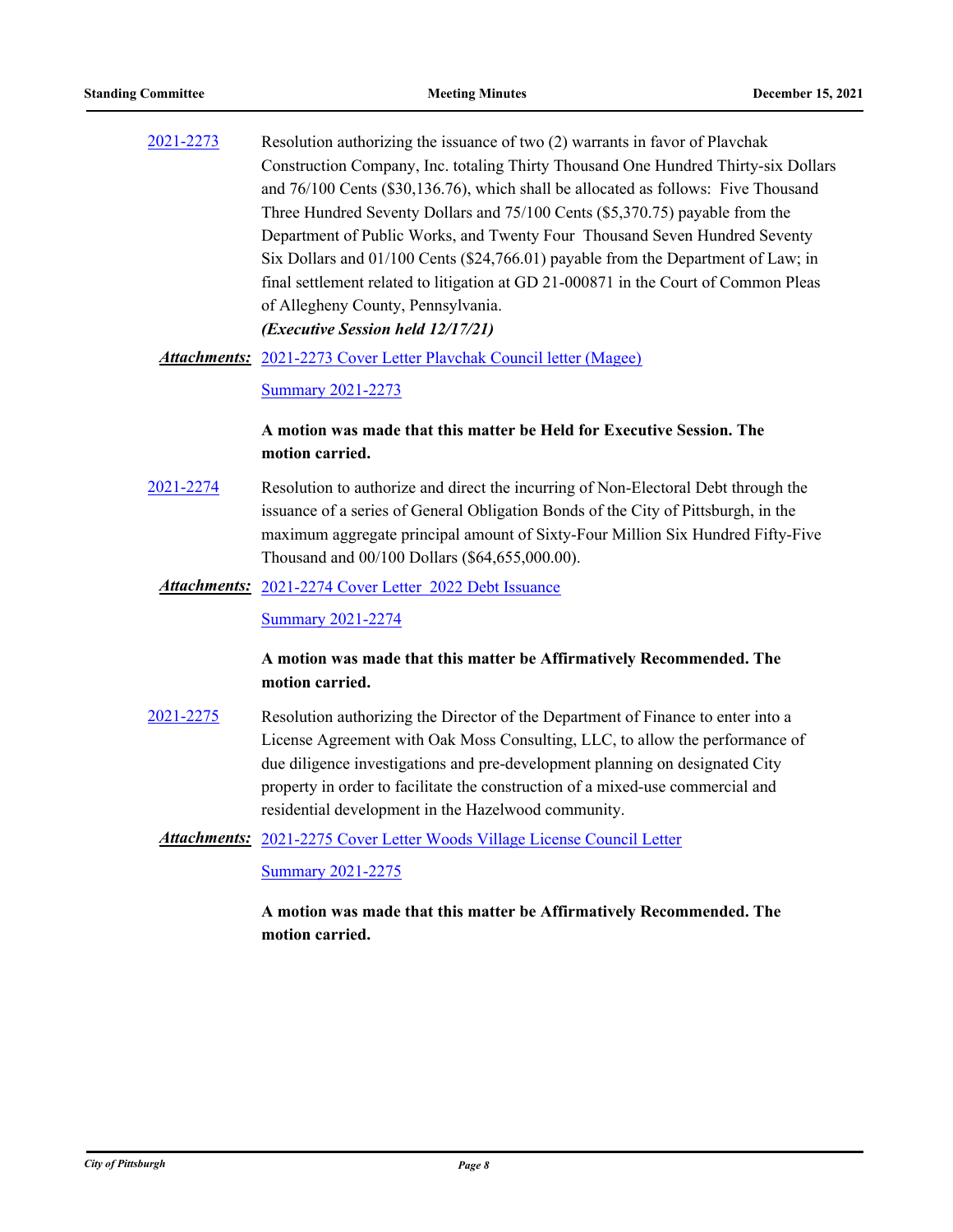[2021-2276](http://pittsburgh.legistar.com/gateway.aspx?m=l&id=/matter.aspx?key=27178) Resolution authorizing the Mayor and the Director of the Office of Management and Budget, on behalf of the City of Pittsburgh, to enter into a Grant Agreement with Allegheny County for the receipt of Coronavirus Relief funds in the amount of FIFTY THOUSAND (\$50,000.00) dollars.

#### [2021-2276 Cover Letter County CARES - Letter](http://pittsburgh.legistar.com/gateway.aspx?M=F&ID=0791564b-e169-4a1d-8f3b-ebb34b3f0e51.pdf) *Attachments:*

#### [Summary 2021-2276](http://pittsburgh.legistar.com/gateway.aspx?M=F&ID=317cfaef-f22e-4a07-abe6-30111ca4158f.docx)

## **A motion was made that this matter be Affirmatively Recommended. The motion carried.**

[2021-2277](http://pittsburgh.legistar.com/gateway.aspx?m=l&id=/matter.aspx?key=27179) Resolution amending Resolution No. 714 of 2021, effective October 25, 2021, entitled "Resolution authorizing the Mayor and the Director of the Office of Management and Budget to enter into an Agreement or Agreement(s) with agencies to provide emergency shelter services, street outreach services, rental assistance and housing relocation and stabilization services, and/or data collection activities, as associated with 2021 Emergency Solutions Grant (ESG) funds at a cost not to exceed \$1,214,418.00" to include the Allegheny County Housing Authority as an additional signatory.

#### Attachments: [2021-2277 Cover Letter OMB Letter](http://pittsburgh.legistar.com/gateway.aspx?M=F&ID=ee68552d-2dc1-4b49-86f0-4b6a37377d72.docx)

[Summary 2021-2277](http://pittsburgh.legistar.com/gateway.aspx?M=F&ID=340d076f-93bd-48de-be71-c33b88d932ed.docx)

## **A motion was made that this matter be Affirmatively Recommended. The motion carried.**

[2021-2278](http://pittsburgh.legistar.com/gateway.aspx?m=l&id=/matter.aspx?key=27180) Resolution authorizing appropriations, salaries, and capital expenditures of the Parks Tax Trust Fund for the 2022 Fiscal Year, beginning January 1, 2022. **SPONSOR /S** COUNCIL MEMBER LAVELLE

[2021-2278 Parks Tax trust fund](http://pittsburgh.legistar.com/gateway.aspx?M=F&ID=b70358f8-b8ad-4c65-8aa7-7bad4a7b0836.pdf) *Attachments:*

[2021-2278 Summary](http://pittsburgh.legistar.com/gateway.aspx?M=F&ID=2abfa815-d676-478c-bb42-59dfc6aafe50.docx)

[2021-2278 Parks Tax trust fund FINAL](http://pittsburgh.legistar.com/gateway.aspx?M=F&ID=3fe69db0-9a33-4b2d-b96f-5ac4fb3fe60e.pdf)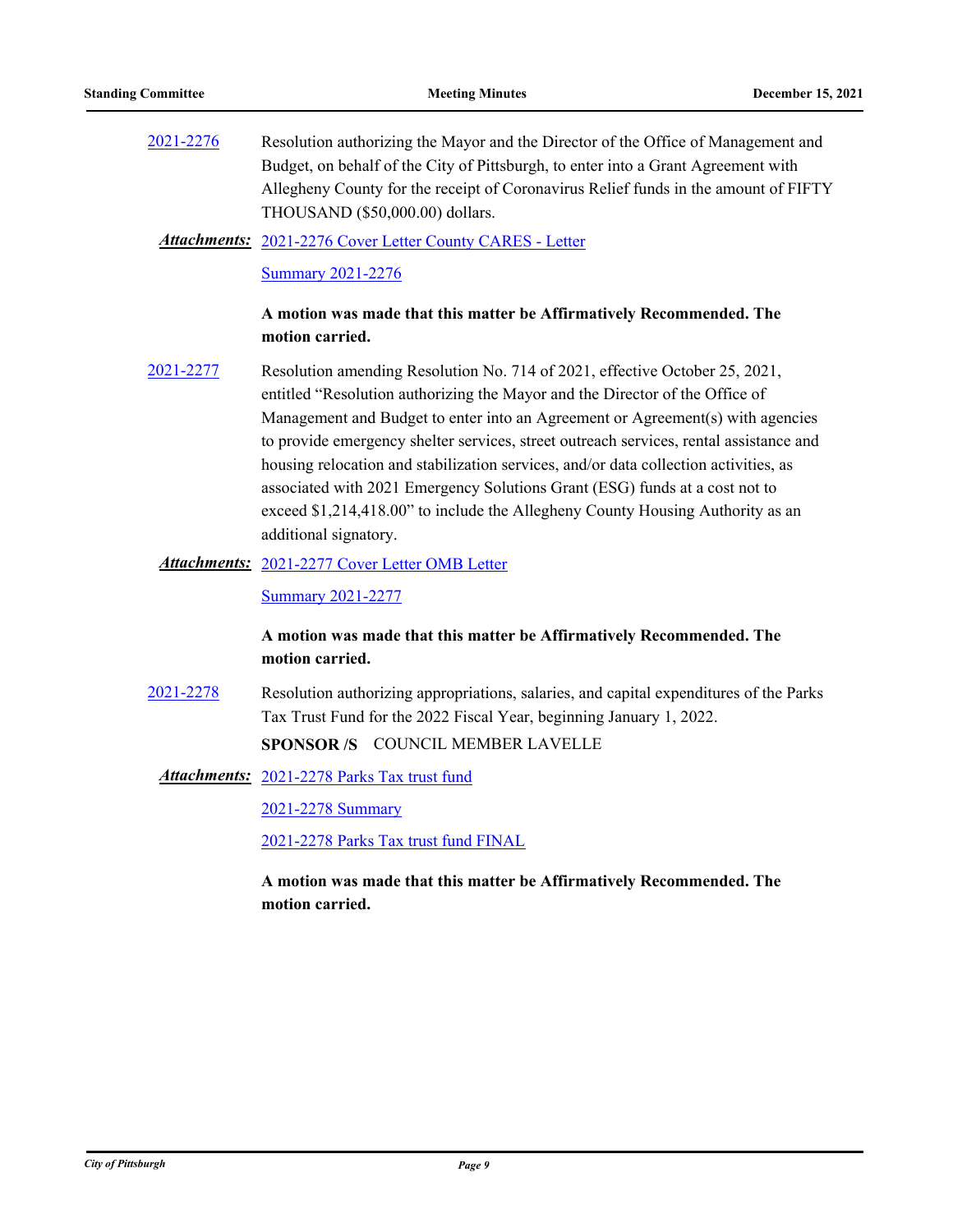## **INVOICES**

## **INVOICES FOR COUNCIL APPROVAL**

**The following departmental invoices not covered under a contract with the City shall be paid by the City Controller after the invoices have been approved by City Council at the December 15th Standing Committees meeting. A completed standard form detailing the expenditures is attached to all of the below listed invoices. No payments will be made to any of the below listed vendors prior the approval of City Council.**

**CITY COUNCIL**

**Burny, Mohammed – reimb/NY Times subscription (Dist. 1) 150.00**

**Hollinger Metal Edge Inc. – archival supplies 1,182.92**

**Murray, James – reimb/10 months of Zoom (Dist. 7) 128.30**

**North Eastern Uniforms – staff shirts, etc. (Dist. 4) 942.00**

**Sheridan, Kelsey – reimb/supplies for tree planting (Dist. 7) 42.18**

**Spectra Associates – custom minute books 782.50**

**Standing Firm – renew membership for City Council 800.00**

**Tiny Seed Farm LLC – seedlings for CityFarms Project (Dist. 7) 270.00**

**Trott, Ethan – reimb/hot cocoa for tree planting (Dist. 7) 18.18**

**Wilson, Denise – reimb/supplies 363.32**

## **HUMAN RELATIONS**

**Rohe-Cooke Jessica – reimbursement for presentation enhancement software 228.00**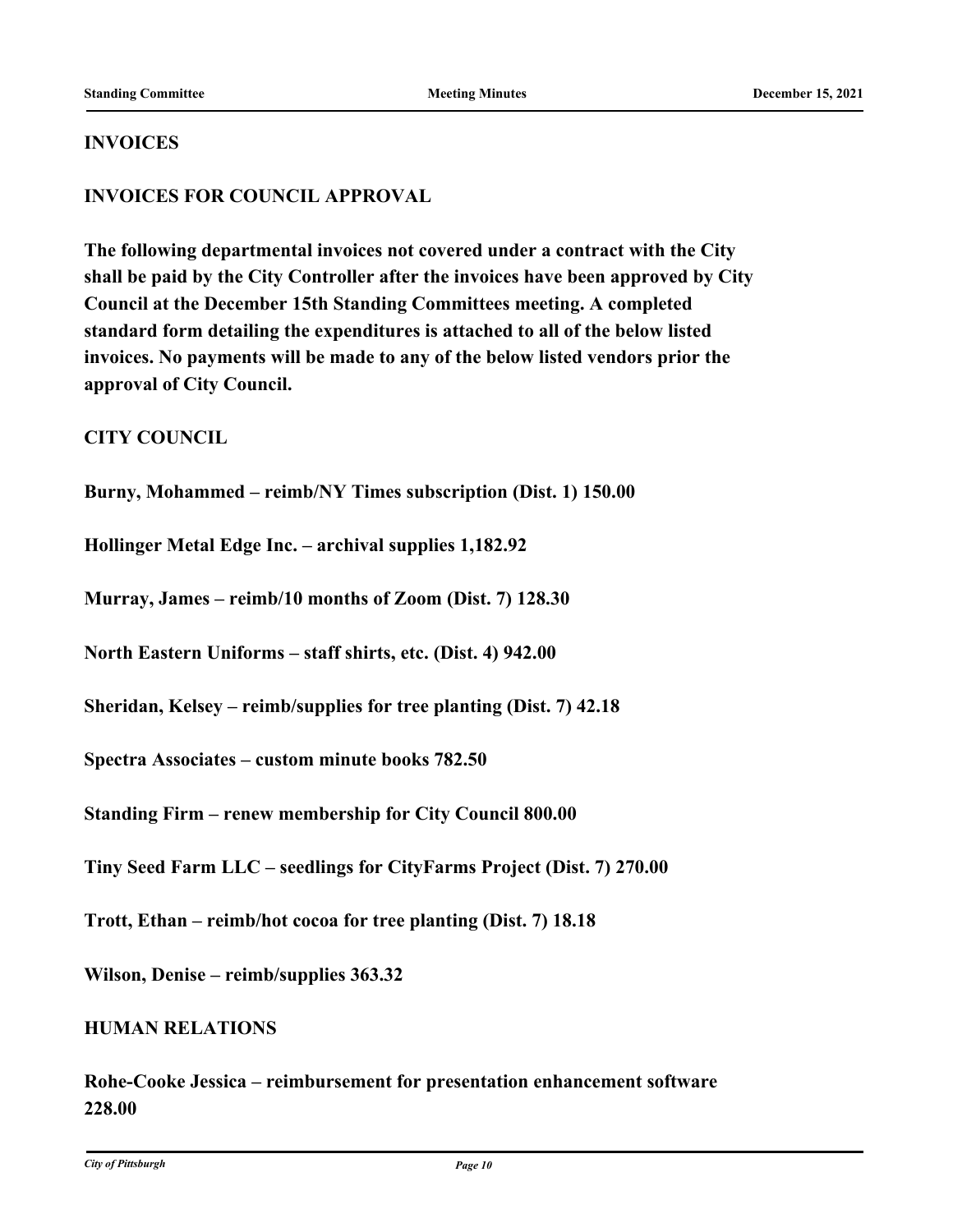**Global Wordsmiths – translation and interpretation services 53.60**

## **CONTROLLER**

**Ryan Herbinko – reimbursement for continuing legal education 349.00**

**LAW**

**Celia B Liss – reimbursement for continuing legal education 350.00**

**Strassburger McKenna Gutnick & Gefsky – mediation fee for litigation case 2,000.00**

**Department of Court Records – filings, copying at Prothonotary office 140.00**

**Denton Cohen & Grigsby – legal fees for immigration matters 39.00**

**HUMAN RESOURCES**

**Diversity & Leadership Inc – diversity & leadership conference 3,500.00**

**PLANNING**

**Quinn, Sarah – membership, National Association of Preservation Commissions 150.00**

**Kossis, Andrea Lavin – reimbursement for courses for professional certification 299.00**

**Hill District Consensus Group – canvassing for Hill District Master Plan 2,500.00**

**Wallen, Linda – repair of mosaic on Vista Street steps 2,000.00**

**Goody, Clancy & Associates Inc – professional services for Oakland Studies 20.00**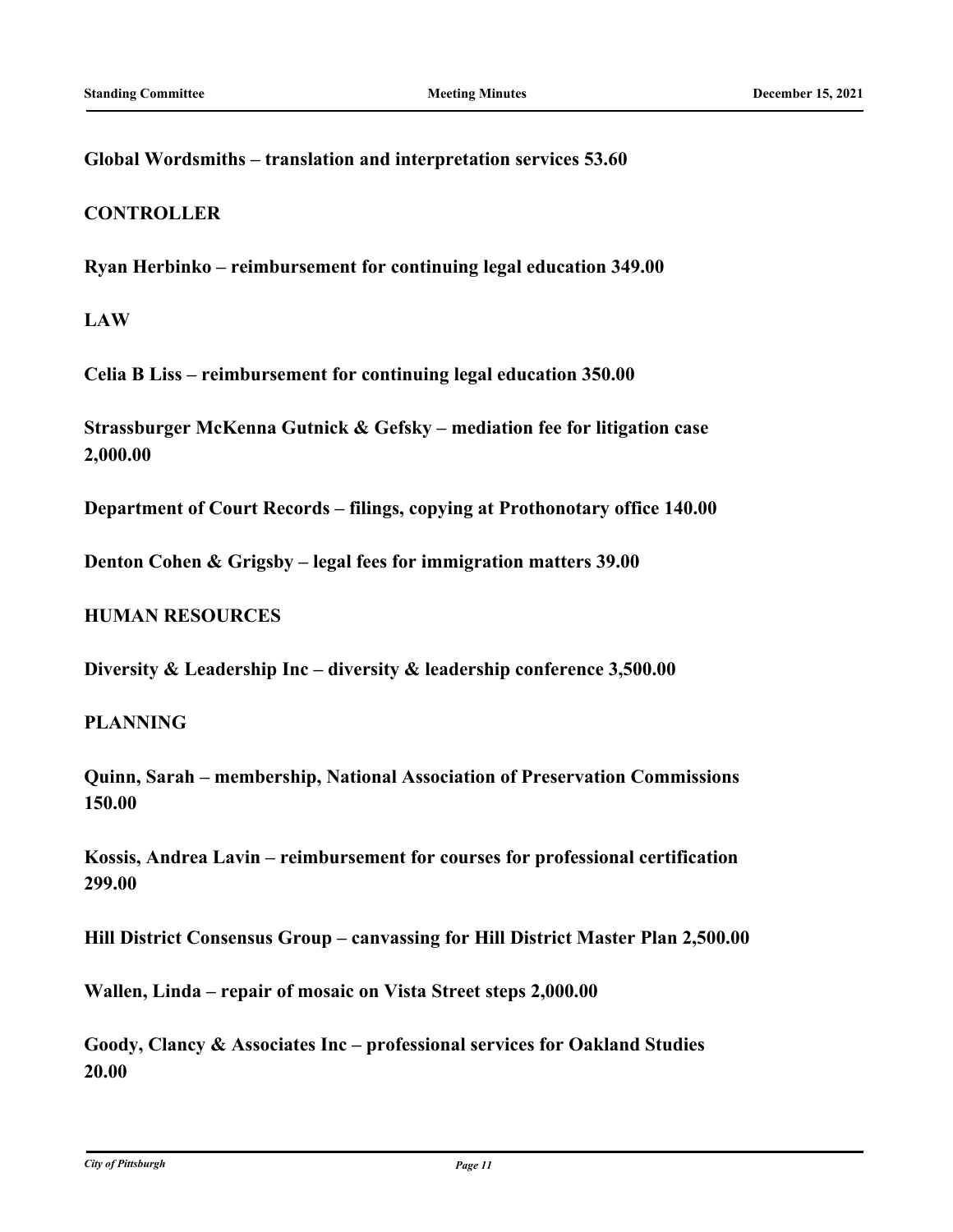## **PLI**

**Wertz, Brian – reimbursement for state certification 109.70**

**Freyermuth, Ronald E – reimbursement for state certification 104.87**

**Perry, Gina – reimbursement for state certification 104.87**

**Kelley, William – reimbursement for state certification 104.87**

**Weisensee, Charles – reimbursement for state certification 104.87**

## **EMS**

**Mutual Aid Ambulance Service Inc – EMS coverage at Steelers game 2,675.06**

## **FIRE**

**The Advanced Leadership Institute – executive leadership program for Fire Chief 6,000.00**

## **PUBLIC WORKS**

**Russell, Michael – reimbursement for CDL 143.25**

**Zoresco Equipment Co – long term rental of storage trailers 240.00**

# **PARKS & RECREATION**

**Faust Diane – tennis court fee refund 624.00**

## **DOMI**

**Setzler, Eric J – reimbursement for food 48.25**

**Zachary A Workman – reimbursement for mileage 34.72**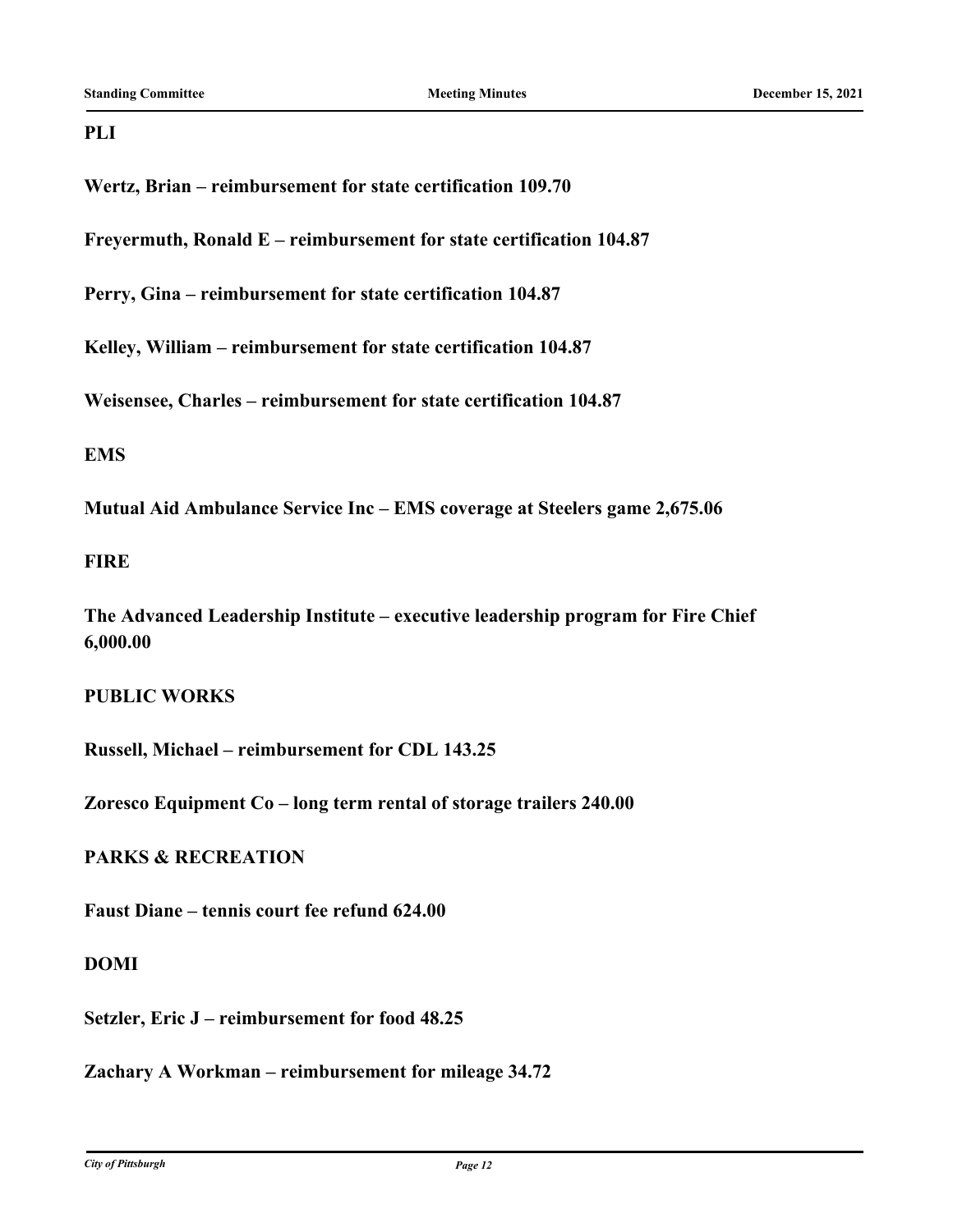# **Loy, Paul – reimbursement for mileage 48.16**

**Brodskiy, Sergey – reimbursement for mileage 19.60**

## **Jackson Harriet – reimbursement for Safe Routes to School supplies 45.42**

# **McElhaney Delmas – reimbursement for mailing 62.50**

**A motion was made that this matter be Approved. The motion carried.**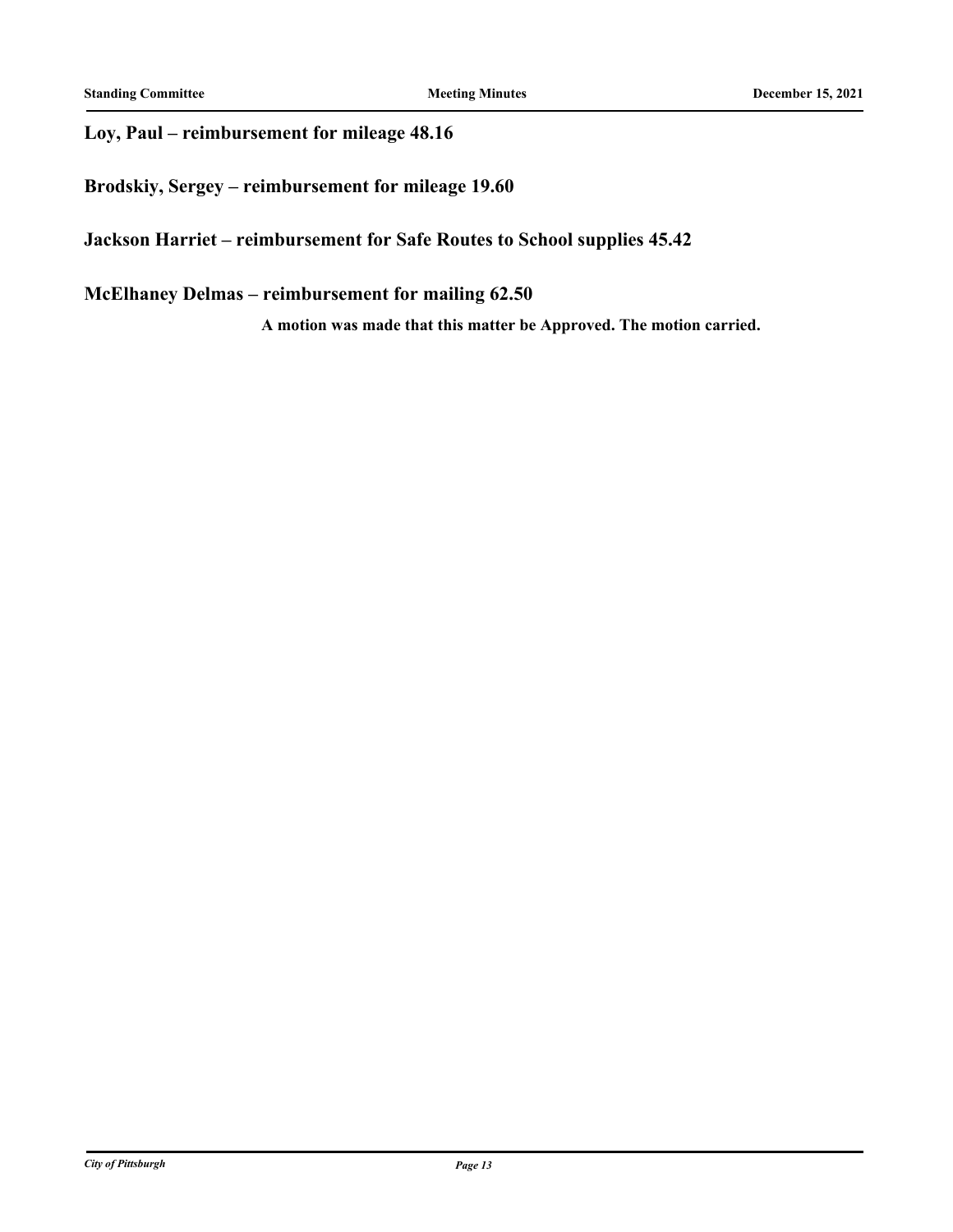## **INTRA DEPARTMENTAL TRANSFERS**

**To: The Honorable President and Members of Council**

**From: Office of Management and Budget**

**Date: 12/10/2021**

**Re: Intradepartmental transfer**

**Dear President and Members of Council:**

**Per Resolution 650 of 2020, which authorizes City Council to approve intradepartmental transfers throughout the 2021 Fiscal Year, the Office of Management and Budget would like to make the following transfer(s):**

**Department of Public Safety – Bureau of Emergency Medical Services**

**Amount from:**

**\$75,000.00 to 220000.56151 Operational Supplies**

**Amount to:**

**\$75,000.00 to 220000.57531 Vehicles**

**The transfer is to cover the cost of a necessary vehicle for the ARPA-funded Patient Cares Coordinator position.**

**Department of Public Safety – Bureau of Police**

**Amount from:**

**\$30,000.00 from 230000.56151 Operational Supplies**

**Amount to:**

*City of Pittsburgh Page 14*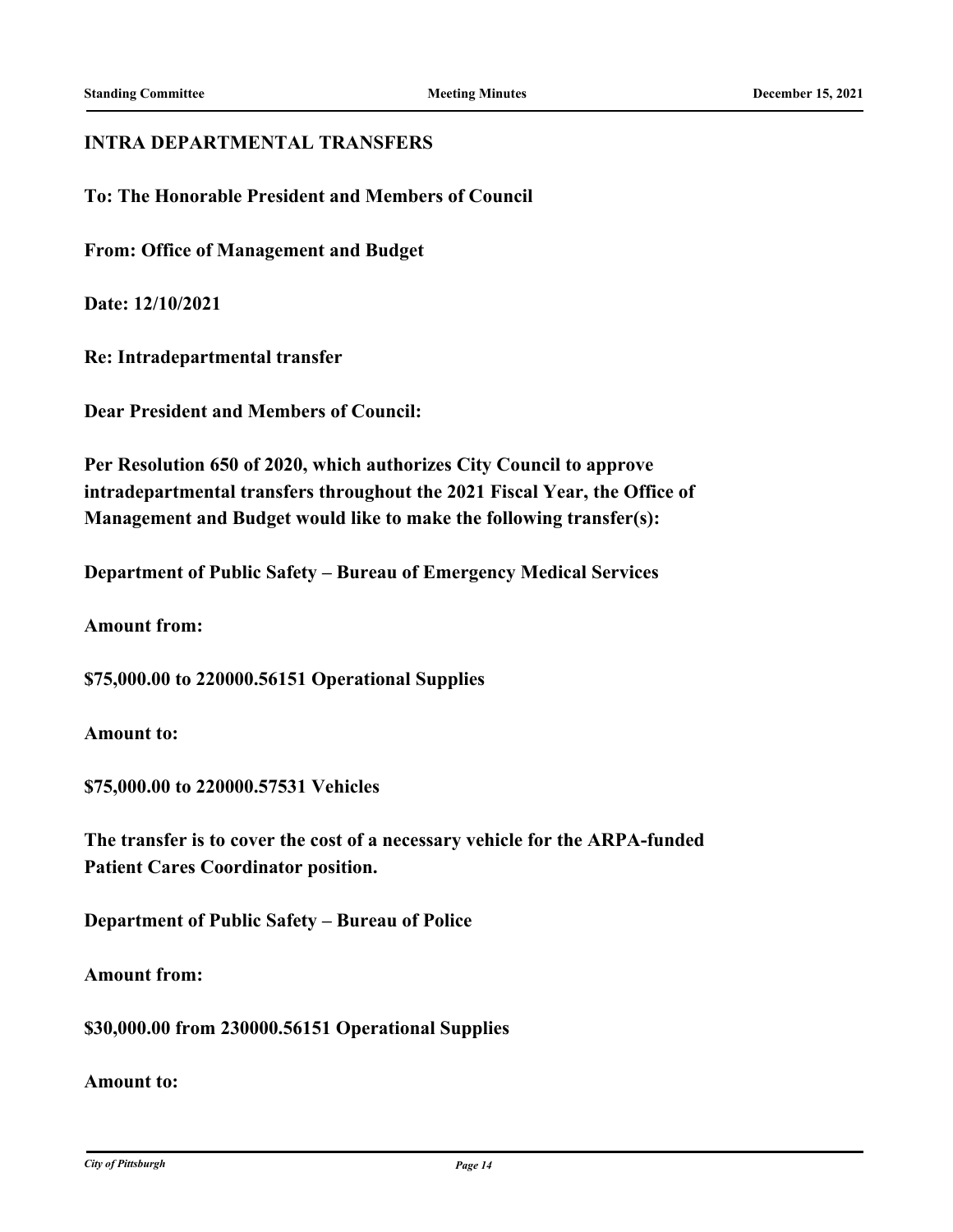## **\$15,000.00 to 230000.53509 Computer Maintenance**

## **\$15,000.00 to 230000.57571 Furniture & Fixtures**

**The transfer is to ensure that there are sufficient funds to cover end of year purchases.**

**A motion was made that this matter be Approved. The motion carried.**

## **P-CARD APPROVALS**

**A motion was made that this matter be Approved. The motion carried.**

[Item 81](http://pittsburgh.legistar.com/gateway.aspx?m=l&id=/matter.aspx?key=27253) P-Cards

*Attachments:* [Weekly Council Report 12-01-21 - 12-07-21](http://pittsburgh.legistar.com/gateway.aspx?M=F&ID=dab4ca39-e8bb-42ca-ae76-33a480f1e221.xls)

## **PUBLIC SAFETY SERVICES COMMITTEE, MR. O'CONNOR, CHAIR**

## **SUPPLEMENTAL - NEW PAPERS**

[2021-2333](http://pittsburgh.legistar.com/gateway.aspx?m=l&id=/matter.aspx?key=27236) Resolution authorizing the Department of Public Safety to enter into a License Agreement or Agreement(s) with the City of Greensburg, on behalf of its Greensburg Volunteer Fire Department, at no cost for temporary use of a City of Pittsburgh fire truck due to a recent accident that has left Greensburg Volunteer Fire Department without an operational fire truck for an indefinite amount of time.

Attachments: 2021-2333 Cover Letter-Greensburg Volunteer Fire Department agreement [Summary 2021-2333](http://pittsburgh.legistar.com/gateway.aspx?M=F&ID=25b8ddbf-4892-4126-b83f-0bc9c8794d42.docx)

> **A motion was made that this matter be Affirmatively Recommended. The motion carried.**

[2021-2334](http://pittsburgh.legistar.com/gateway.aspx?m=l&id=/matter.aspx?key=27237) Resolution authorizing the Council of the City of Pittsburgh to promulgate guidelines to be followed by City police officers when making a warrantless arrest pursuant to 42 Pa. C.S. §8902 ("Arrest without warrant"), as required by thereunder and as required by the Pennsylvania Chiefs of Police Association, Pennsylvania Law Enforcement Accreditation Program.

Attachments: [2021-2334 Cover Letter-Warrantless Arrest Guildlines letter](http://pittsburgh.legistar.com/gateway.aspx?M=F&ID=7d357306-07c9-47b6-9e9e-9140fbbf03ba.pdf)

[Summary 2021-2334](http://pittsburgh.legistar.com/gateway.aspx?M=F&ID=9a3f39e6-2ef9-41f2-9f43-27c3cd3fb4f9.docx)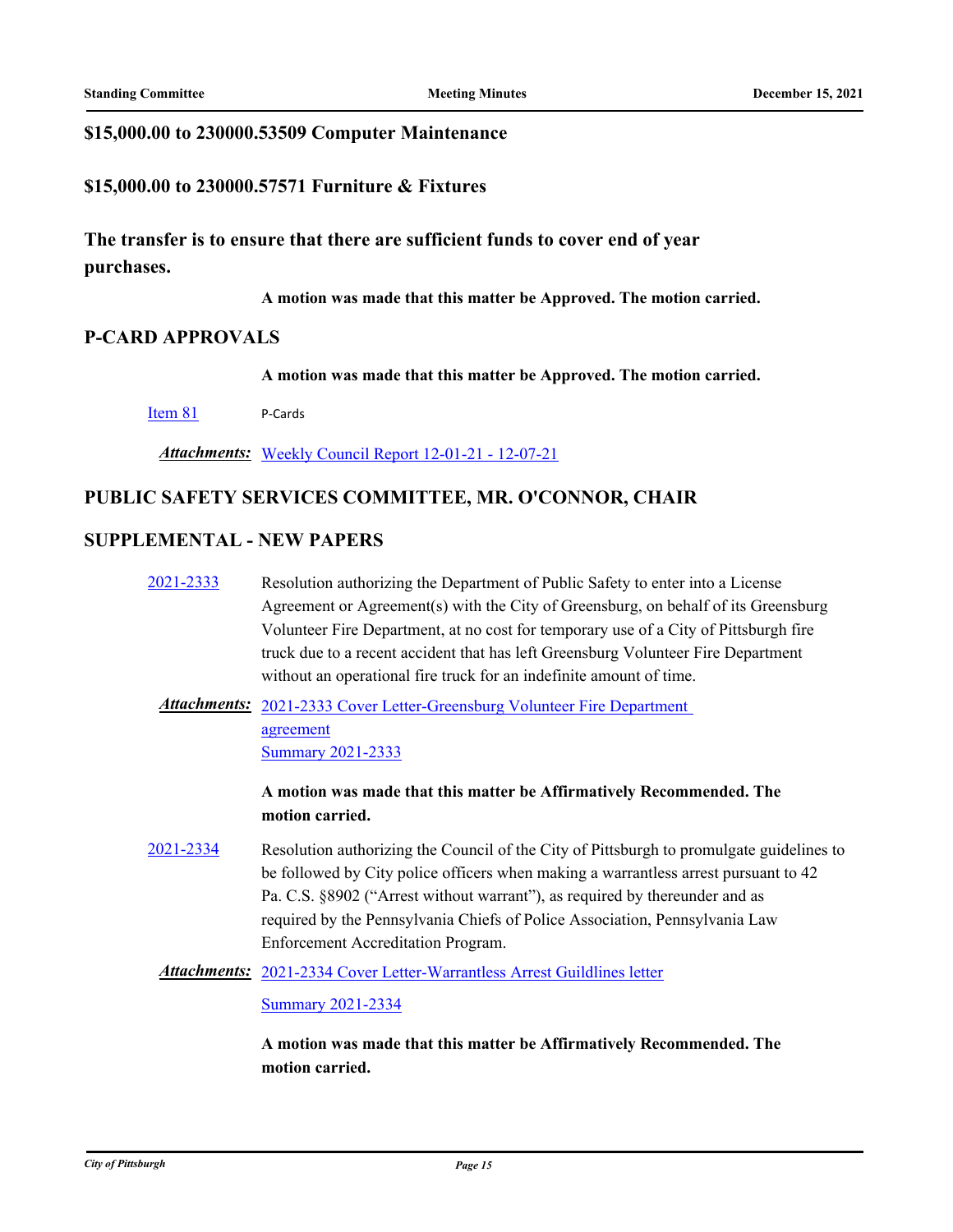## **DEFERRED PAPERS**

- [2021-2174](http://pittsburgh.legistar.com/gateway.aspx?m=l&id=/matter.aspx?key=27067) Ordinance amending and supplementing the Pittsburgh Code of Ordinances, Title Five: Traffic, Article One: Administration, Chapter 503: Enforcement and Control, by adding a new section, Section 503.17: "Equitable and Fair Enforcement of Motor Vehicle Laws."
	- SPONSOR /S COUNCIL MEMBER BURGESS, COUNCIL MEMBER KRAUS, COUNCIL MEMBER WILSON, COUNCIL MEMBER LAVELLE AND COUNCIL MEMBER STRASSBURGER

**A motion was made that this matter be AMENDED. The motion carried.**

**A motion was made that this matter be Affirmatively Recommended as Amended. The motion carried.**

## **NEW PAPERS**

[2021-2279](http://pittsburgh.legistar.com/gateway.aspx?m=l&id=/matter.aspx?key=27181) Resolution authorizing the City of Pittsburgh to enter into a Professional Services Agreement or Agreements with Humane Animal Rescue of Pittsburgh for services in connection with the humane detention, care and/or euthanasia of domesticated animals at a cost not to exceed One Million One Hundred Twenty-Five Thousand Dollars (\$1,125,000).

Attachments: [2021-2279 Cover Letter Animal Detention letter](http://pittsburgh.legistar.com/gateway.aspx?M=F&ID=4ab0025b-9aa1-487f-a5e7-0609017ce85e.pdf)

[2021-2279 Waiver letter- Humane Animal Rescue - Detention](http://pittsburgh.legistar.com/gateway.aspx?M=F&ID=9e453adf-17a4-4768-ada8-58bf653f8556.pdf)

[Summary 2021-2279](http://pittsburgh.legistar.com/gateway.aspx?M=F&ID=c3d4a56e-b349-404e-b25c-a95b3124a35e.docx)

**A motion was made that this matter be Affirmatively Recommended. The motion carried.**

- [2021-2280](http://pittsburgh.legistar.com/gateway.aspx?m=l&id=/matter.aspx?key=27182) Resolution authorizing the Mayor and Director of the Department of Public Safety to enter on behalf of the City of Pittsburgh into a Professional Service Agreement or Agreements with Lexipol LLC for software subscription-based policy management and training services at an overall cost to the City not to exceed FOUR HUNDRED THIRTY-SIX THOUSAND FORTY-NINE DOLLARS and SIXTY-SEVEN CENTS (\$436,049.67).
	- Attachments: [2021-2280 Cover Letter Lexipol letter](http://pittsburgh.legistar.com/gateway.aspx?M=F&ID=ee6d3233-d252-4451-8d7a-edbd239519b1.pdf)

[2021-2280 Lexipol Sole Source Letter Pittsburgh PD](http://pittsburgh.legistar.com/gateway.aspx?M=F&ID=1ecbf513-5f3e-4ed1-b10f-5a1141873060.docx)

[2021-2280 Waiver letter- LEXIPOL](http://pittsburgh.legistar.com/gateway.aspx?M=F&ID=c12a0be2-a244-4b09-b68e-4be29be3245b.docx)

[2021-2280 WCP21-064 Lexipol](http://pittsburgh.legistar.com/gateway.aspx?M=F&ID=6edf9fd8-0ece-45c9-af9c-262b2cf044b4.pdf)

**[Summary 2021-2280](http://pittsburgh.legistar.com/gateway.aspx?M=F&ID=f48f4530-8c4f-4513-ab54-534b9520383b.DOCX)**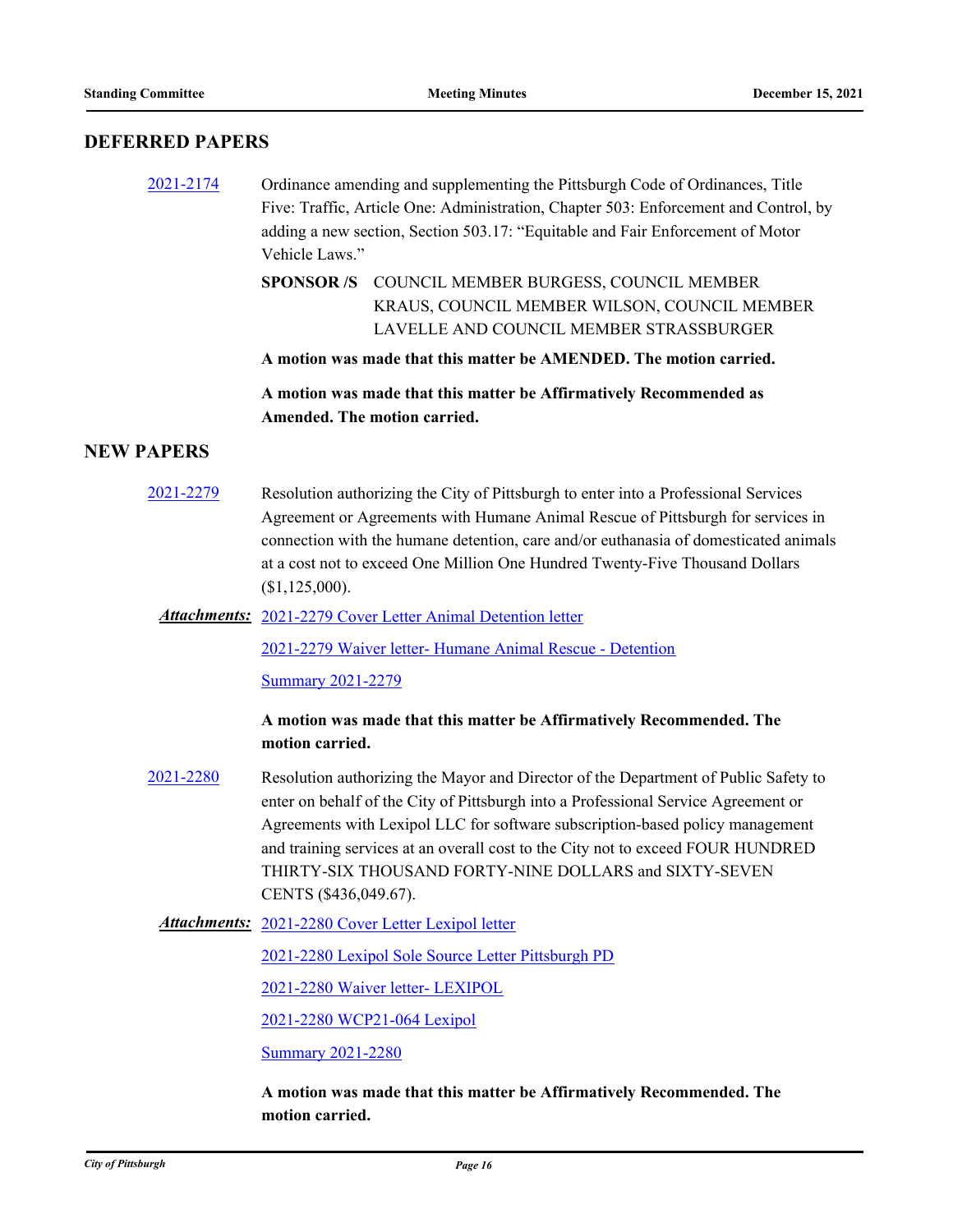| 2021-2281 | Resolution authorizing the Mayor and the Director of the Department of Public Safety |
|-----------|--------------------------------------------------------------------------------------|
|           | to enter into a Data Use Agreement with the Center for Police Research and Policy    |
|           | housed within the University of Cincinnati to engage in a process and outcome        |
|           | evaluation of training and technical assistance as part of the Academic Training to  |
|           | Inform Police Responses initiative. Agreement shall be at no cost to the City.       |

Attachments: 2021-2281 Cover Letter University of Cincinnati Data Use Agreement letter **[Summary 2021-2281](http://pittsburgh.legistar.com/gateway.aspx?M=F&ID=d2bc6e32-5822-4200-a8dc-6a5b1c30c0ce.docx)** 

## **A motion was made that this matter be Affirmatively Recommended. The motion carried.**

- [2021-2282](http://pittsburgh.legistar.com/gateway.aspx?m=l&id=/matter.aspx?key=27184) Resolution authorizing the Mayor and the Director of Public Safety to enter into a Cooperation Agreement with the Center for Emergency Medicine of Western Pennsylvania for a Televisit Pilot Program.
	- Attachments: [2021-2282 Cover Letter Televisit letter](http://pittsburgh.legistar.com/gateway.aspx?M=F&ID=0c43f275-9f62-49a7-ad60-7643cfb07f29.pdf)

**[Summary 2021-2282](http://pittsburgh.legistar.com/gateway.aspx?M=F&ID=bf6d3673-fb88-4efa-81a1-771f913598c7.docx)**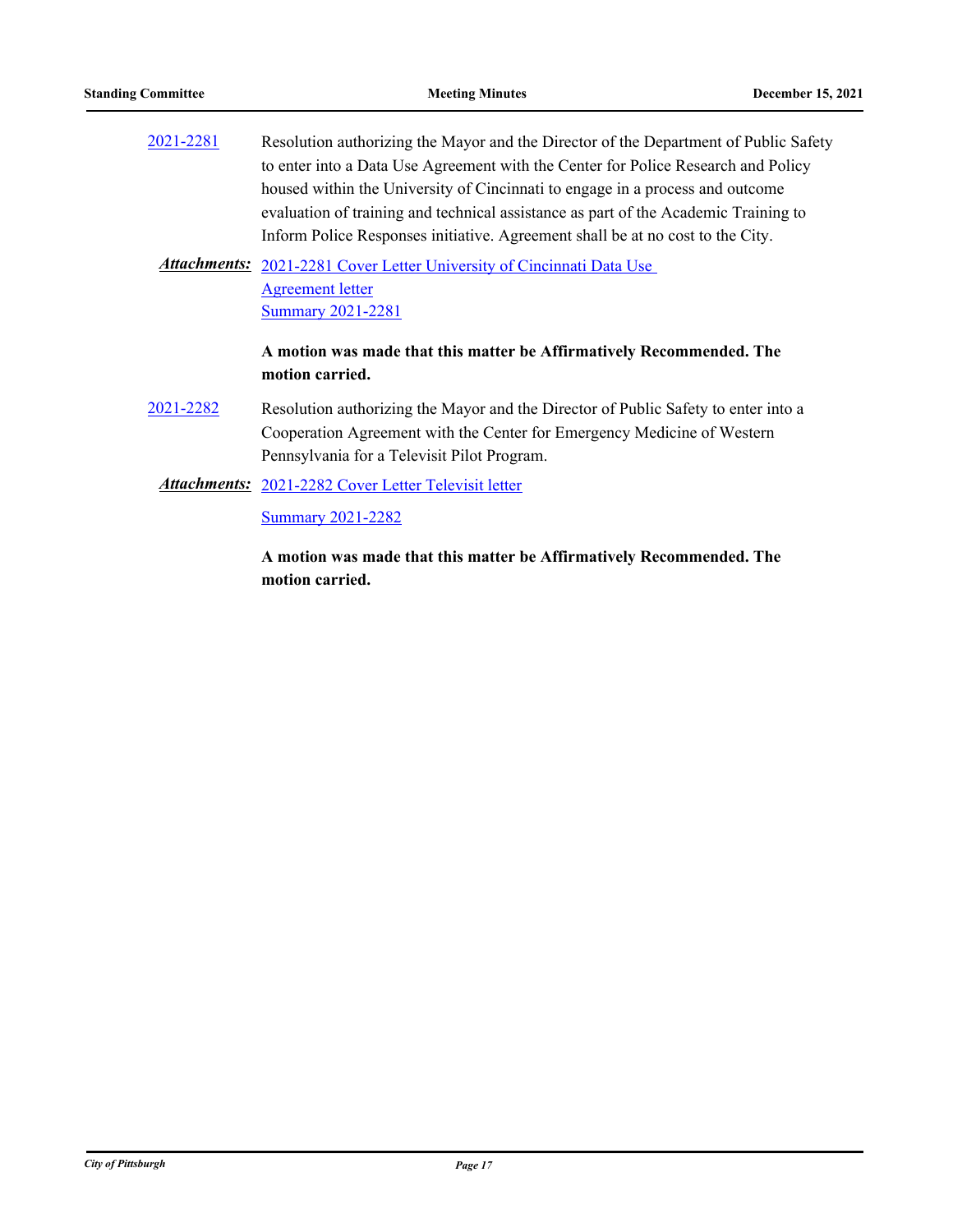# **PUBLIC WORKS COMMITTEE, MR. COGHILL, CHAIR**

## **DEFERRED PAPERS**

[2021-1744](http://pittsburgh.legistar.com/gateway.aspx?m=l&id=/matter.aspx?key=26611) Resolution authorizing the Mayor and the Director of the Department of Public Works to enter into a Lease Agreement with the Phipps Conservatory and Botanical Garden for the City facility known the Garden Center for a period of ten (10) years an annual rental fee of One Dollar (\$1.00) per year, with the possibility of renewal.

## Attachments: [2021-1744 Cover Letter-Letter -Phipps Garden Center - signed](http://pittsburgh.legistar.com/gateway.aspx?M=F&ID=46d1a619-9615-4836-8203-1da33da5987a.pdf)

#### [Summary 2021-1744](http://pittsburgh.legistar.com/gateway.aspx?M=F&ID=8f5a2ef3-7eec-4795-9300-988fdb4c09c0.docx)

## **A motion was made that this matter be Affirmatively Recommended. The motion carried.**

## **NEW PAPERS**

- [2021-2266](http://pittsburgh.legistar.com/gateway.aspx?m=l&id=/matter.aspx?key=27168) Ordinance amending the Pittsburgh Code, Title Five: Traffic, Article VII: Parking, Chapter 541 General Parking Regulations by revising the title of Section 541.04 Passenger and Loading Zones to Section 541.04A, by adding a new Section 541.04B entitled Smart Loading Zones and by adding a new Section 541.04C entitled Smart Loading Zones Rates and Penalties.
	- Attachments: 2021-2266 Cover Letter Smart Loading Zones Ordinance, Letterhead 12-1-21 [Summary 2021-2266](http://pittsburgh.legistar.com/gateway.aspx?M=F&ID=57cc36f0-ecc8-4095-ba1c-ac6709b15007.docx)

## **A motion was made that this matter be Affirmatively Recommended. The motion carried.**

[2021-2283](http://pittsburgh.legistar.com/gateway.aspx?m=l&id=/matter.aspx?key=27185) Resolution further amending and supplementing Resolution number 863 of 2018, entitled "Resolution adopting and approving the 2019 Capital Budget" by transferring a total of \$575,000 from the Four Mile Run project to Street Resurfacing. **SPONSOR /S** COUNCIL MEMBER O'CONNOR

*Attachments:* [2021-2283 Summary](http://pittsburgh.legistar.com/gateway.aspx?M=F&ID=35b21a63-3299-4f05-babd-339bf79549d1.docx)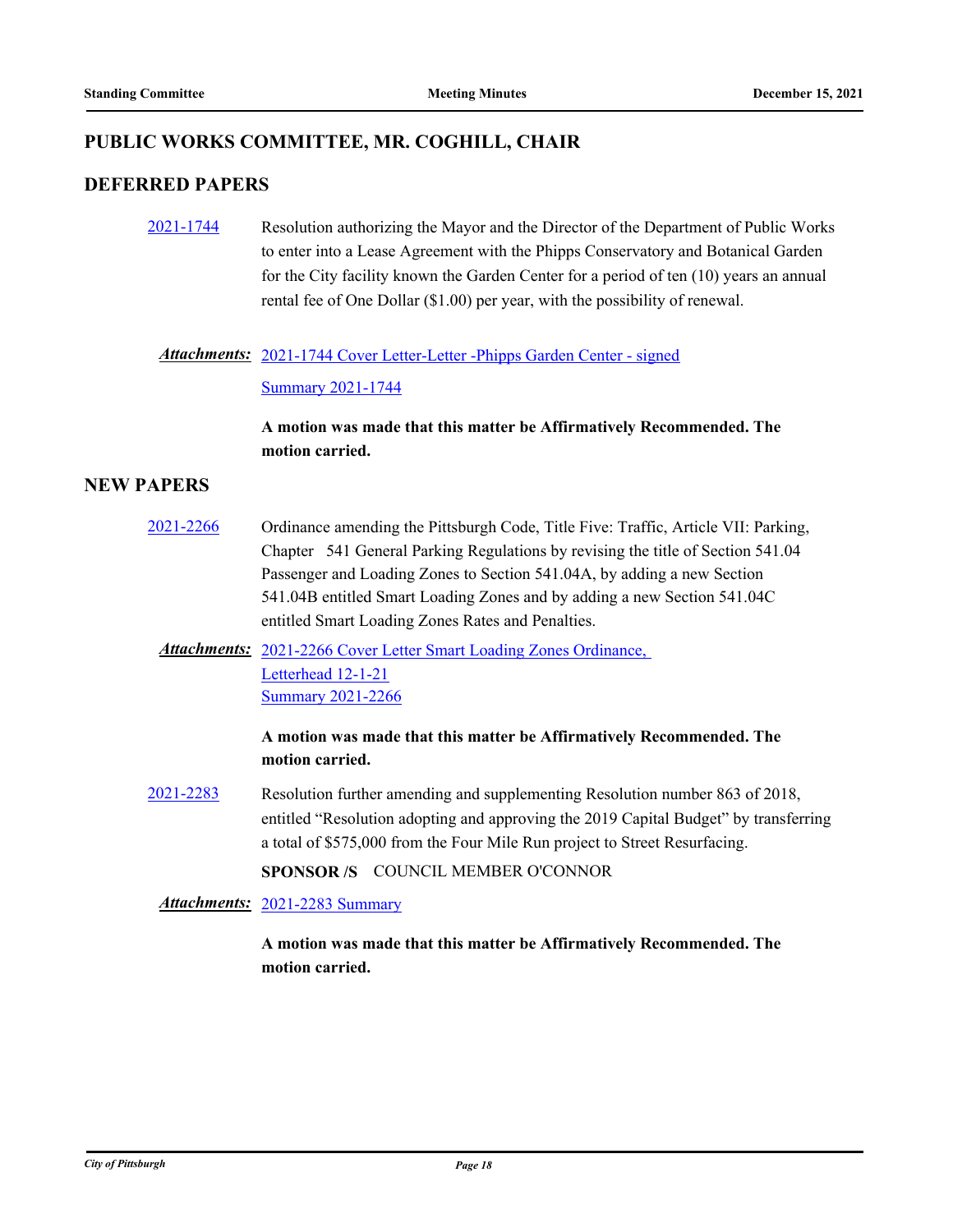[2021-2284](http://pittsburgh.legistar.com/gateway.aspx?m=l&id=/matter.aspx?key=27186) Resolution further amending and supplementing Resolution number 647 of 2020, entitled "Resolution adopting and approving the 2021 Capital Budget" by transferring a total of \$250,000 from Sylvan Avenue Bike/Ped Connection and Hazelwood Complete Street Improvement to Street Resurfacing **SPONSOR /S** COUNCIL MEMBER O'CONNOR

#### *Attachments:* [2021-2284 Summary](http://pittsburgh.legistar.com/gateway.aspx?M=F&ID=0d0e0717-06aa-4600-8878-1b96bf6806e8.docx)

**A motion was made that this matter be Affirmatively Recommended. The motion carried.**

# **LAND USE AND ECONOMIC DEVELOPMENT COMMITTEE, MR. WILSON, CHAIR**

## **DEFERRED PAPERS**

[2021-2094](http://pittsburgh.legistar.com/gateway.aspx?m=l&id=/matter.aspx?key=26977) Ordinance amending the Pittsburgh Code, Title Nine, Zoning Code, Article V, Chapter 912, Accessory Uses and Structures, Section 912.04, Accessory Use and Structure Development and Operational Standards; Chapter 914 Parking Loading and Access, Section 914.07, Alternative Access Plans, Chapter 925, Measurements, Section 925.06, Setbacks, to update the standards for fences and walls, parking pads and garages for residential uses with fewer than five spaces, and other accessory uses and structures.

*(Public Hearing held 12/14/21)*

Attachments: 2021-2094 Cover Letter-City Council Cover Letter Accessory

Amendments [Summary 2021-2094](http://pittsburgh.legistar.com/gateway.aspx?M=F&ID=84b02038-7a62-4faf-8ab4-663c53d488f6.docx)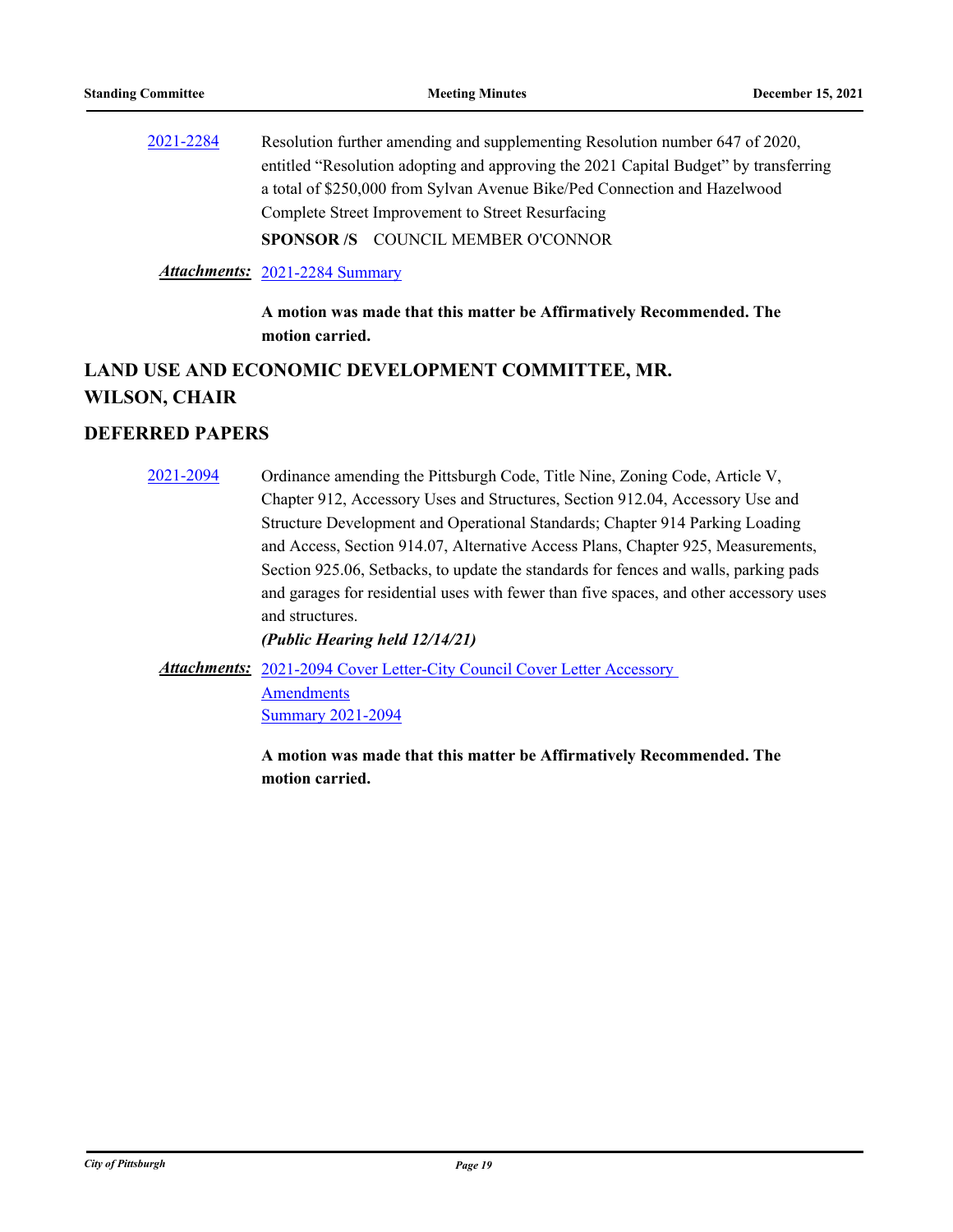| 2021-2095 | Ordinance amending the Pittsburgh Code, Title Nine, Zoning Code, Article V, Use         |
|-----------|-----------------------------------------------------------------------------------------|
|           | Regulations, Chapter 911, Primary Uses, Section 911.02, Use Table, and Section          |
|           | 911.04, Use Standards; Chapter 912, Accessory Uses and Structures, Section              |
|           | 912.04, Accessory Use and Structure Development and Operational Standards;              |
|           | Chapter 913, Use Exceptions and Conditions Not Listed in the Use Table, Section         |
|           | 913.04, Special Exceptions; and Article VI, Development Standards, Chapter 914          |
|           | Parking Loading and Access, Section 914.02, Off-Street Parking Schedules to             |
|           | update the standards and definitions for Restaurant and Restaurant Fast-Food uses,      |
|           | and to update the standards for other drive-through uses within the City of Pittsburgh. |
|           | (Public Hearing held 12/14/21)                                                          |
|           | <b>Attachments:</b> 2021-2095 Cover Letter-City Council Cover Letter Restaurant and     |
|           | <b>Drive Through Uses</b>                                                               |
|           | <b>Summary 2021-2095</b>                                                                |
|           | A motion was made that this matter be Affirmatively Recommended. The                    |
|           | motion carried.                                                                         |
| 2021-2096 | Ordinance amending the Pittsburgh Code, Title Nine - Zoning, Article IX -               |
|           | Development Review Procedures, Chapter 922 - Measurements by amending                   |

[2021-2096 Cover Letter-City Council Cover Letter ROZA](http://pittsburgh.legistar.com/gateway.aspx?M=F&ID=5c235925-a061-4c4c-ab4c-ec42944e9950.docx) *Attachments:*

**[Summary 2021-2096](http://pittsburgh.legistar.com/gateway.aspx?M=F&ID=1f949b37-d62f-4904-a111-ccad45169c94.docx)** 

language in Section 922.02. *(Public Hearing held 12/14/21)*

**A motion was made that this matter be Affirmatively Recommended. The motion carried.**

# **INNOVATION, PERFORMANCE AND ASSET MANAGEMENT COMMITTEE, MRS. STRASSBURGER, CHAIR**

## **NEW PAPERS**

[2021-2285](http://pittsburgh.legistar.com/gateway.aspx?m=l&id=/matter.aspx?key=27187) Resolution amending Resolution 725 of 2019, by further authorizing the Mayor, the Director of Public Works and the Director of Innovation and Performance to enter into an amended agreement or agreements with Cartegraph Systems, Inc. to extend the agreement for three and one half  $(3\frac{1}{2})$  years to meet the needs of the City of Pittsburgh at an additional sum not to exceed Seven Hundred Thirty One Thousand Five Hundred Ninety Three Dollars and Seventy Five Cents (\$731,593.75).

Attachments: [2021-2285 Cover Letter Cartegraph letter - revised - signed](http://pittsburgh.legistar.com/gateway.aspx?M=F&ID=95584a8f-c637-48fe-a12b-0547e1baf5c0.pdf)

#### [Summary 2021-2285](http://pittsburgh.legistar.com/gateway.aspx?M=F&ID=3b4efe26-f502-4416-a582-73269b220c1d.docx)